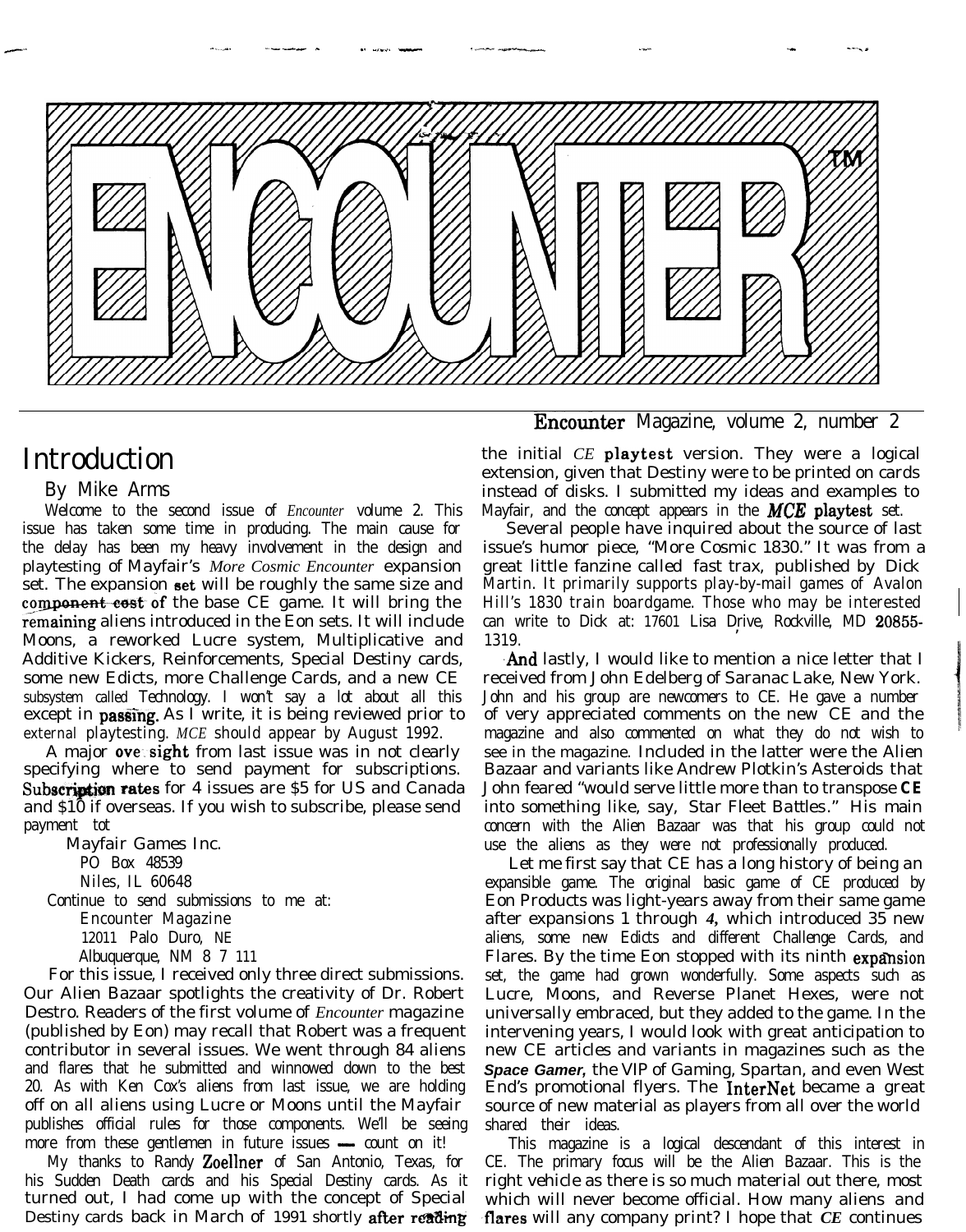living, and by my participation in this magazine, I hope to encourage that. Material printed in this magazine need not have been playtested well or maybe even at all. Readers may pick and chose from what interests them, including what they like in their own games. As far as incorporating this material in your own games, there are a variety of approaches. The flares may be produced by writing onto blank *CE* cards, which cost \$5 (without shipping) for a deck of **164** blank cards direct from Mayfair. You can produce alien powers either with Ken Cox's great Postscript programs, if you have InterNet access, or for a more lowtech approach, just use the magazine text directly.

In summary, the Alien Bazaar and variants will continue to be our primary focus. Many groups have loved Plotkin's Asteroid variant. I, too, would like to see some basic strategy articles, in-depth analysis of uses of some alien powers, and other articles covering history or interesting tournaments. **But** most of this depends on you, the readers. I need articles submitted in digital form, either via e-mail or MS-DOS diskette. MY e-mail address is "sandia!marms@unmvax.unm.edu".

One last note, the *CE* FTP archives are located on "gate-2.gnu.ai.mit.edu" in the "ce" subdirectory. You will find compressed shell-archive files stored there that require a Unix system to unpack. I do not maintain the archive, but will try to get the administrators to support ARC or ZIP formats. Those on the **InterNet** or CompuServe who wish to receive the CE mailing list should send e-mail to Brian Kohn at "bicker@hoqax.att.com".

Once again, a tremendous 'thanks-to Nick Sauer for his invaluable help and continuous feedback.

# Errata and Clarifications

[This article is split into two sections. The first section immediately following the introduction is errata. These are Mayfair's official corrections to their release of Cosmic Encounter. The second section is clarifications to various Alien Powers and specific power conflicts, including the sources for the answers. The clarification section will likely be a fairly regular feature of the magazine, depending on questions that **I** receive.]

### Errata

First, there is an addition to the rules. This addition is in regard to collection of consolation or any other circumstance where another player is to draw cards from your regular hand. In any such circumstance, the player who is to lose cards from his hand cannot play any cards from it until the other player collects the cards due him. This is actually a change from the original Eon design (the rule was presented in Encounter volume one, number three), where ,a player could play any cards against another player, even if there was a lien on his hand. The reason for the change is the introduction of the one-shot flares. There are now so many cards in the deck that can be played at any time that this rule change was necessary. You may play cards from your

hand that serve to break the lien (like Stellar Gas, Emotion Control, Super **Empath**, etc.).

The remainder of the errata apply to the Alien Power cards and are presented alphabetically by power.

The **Connoisseur** should have the  $\infty$  icon on it. The icons on the card are the most likely phases for the Connoisseur to use his power, but they are not meant to exclude his power if he draws cards at other times.

The **Filth** should have the  $\infty$  icon on it for the same reason as the change on the Connoisseur card.

The Mirror's second sentence should read: "This reverses the digits of all Attack Cards."

The **Pentaform** should have the  $\infty$  icon on it. This is because the **Pentaform** may gain or lose bases at any time in the game, even between challenges.

The **Terrorist's** restriction should read: "Do not use in a game with the Insect." The Terrorist should have the  $\infty$  icon because players can land on planets almost anytime due to play of cards or use of powers.

The Zombie should have the  $\infty$  icon because his tokens are always immune to going to the warp, not just during challenge resolution.

### Clarifications

 $\hat{\mathbf{r}}$ 

**ANGLIA** 

The first clarification is a general one regarding the use of *the* icons in *Cosmic Encounter.* Usually, the icons refer to the entire phase that they represent: beginning, middle, and end. But the wording on some Alien Power Cards further restricts the timing. For example, the Visionary's icon for Phase #7 means that the Visionary player names a card just before both main players play cards face down in the challenge (at the beginning of that phase). For those players used to relying solely on the card's text for timing restrictions, be aware that the icon often replaces that qualifying text when the alien can use his power any time during the prescribed phase or phases.

The next two clarifications are for two of the system hex cards. First, add the following sentence to the last paragraph of the **Gas Giant** description. "The Gas Giant is immune to all planetary cataclysms like the Wild Magnet, Wild Void, etc." Second, add the following sentence to the second paragraph of the **Space Dust** description. "The Space Dust player must have at least three tokens on his system hex to use his Alien Power."

The remainder of the clarifications apply to the Alien Powers and various combinations of Alien Powers. As above, these appear in alphabetical order.

When the **Changeling** trades powers with another player, all facets of that power come with the it (like the Terrorist's bomb list, the Symbiote's second color tokens, etc.). This comes from the original Eon Power's text.

When the Changeling trades powers with the Symbiote, he gets the use of the second color tokens from where they stand (he does not redistribute them). Remember, however, that second-color tokens alone do not count as a base, so you cannot release tokens from the warp to these planets (by playing a Warp Break or Mobius Tubes) to win the game. **Answer** provided by Jim Musser.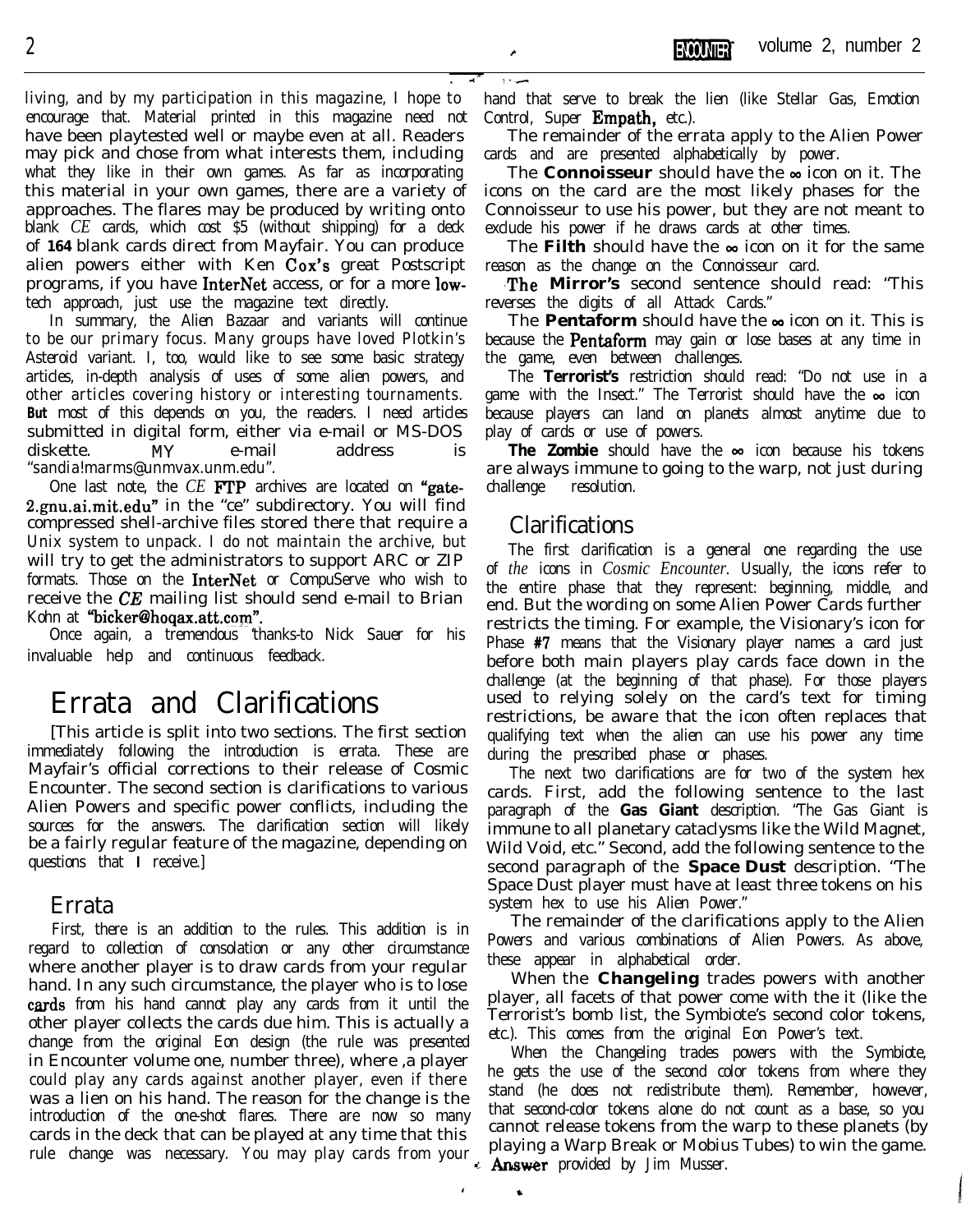سندلأ أساسية **The Deuce's extra** card is not foreseen by the Oracle, nor is it affected when the Chronos calls "time travel." Answers by Jack Kittredge of Eon.

If the **Fungus** and **Vampire** are on the same side in a challenge, and their side wins the challenge, use the timing rule to resolve the conflict in power use. If the Fungus is the main player, the Vampire gets one of each color of the losing tokens and the Fungus gets the rest. If the Vampire is the main player, the Fungus gets the tokens and the Vampire gets nothing. The lesson here is, if you are the Vampire, you may not want to invite the Fungus to be your ally.

The **Healer** can heal the same player multiple times in a challenge. He can also heal separately tokens lost to the Vacuum's power and tokens lost simultaneously due to an unsuccessful challenge. Answers provided by Jack Kittredge at Eon.

**Insect** vs Symbiote: If the Insect copies the Symbiote's power, he gets nothing. Answer provided by Jim Musser.

Insect vs Vampire: If the Insect copies the Vampire's power, he enslaves all tokens lost in the challenge if he wins. However, he cannot use these tokens and they do not count for a base (if they are on their own) until he copies the Vampire's power again in a later challenge. For details of the Insect's enslaved tokens when he is not copying the Vampire, see below for when the Vampire has lost the use of his power. Answers provided by Jim Musser and Mike Arms, respectively.

A victim of the **Laser** gets to look at the card the Laser picked before he plays it face down in the challenge.

Feel free to add both the #3 and #4-5 icons **to** the **Mind** power. The reason for the these is that the Mind player may want to make his decision whether or not to invite allies based on the information he gains from the use of his power. The second icon is to allow the Mind to do this if he is the defensive main player as well. Similar logic applies to the cases of the Mutant, Philanthropist, Seeker, and Trader below.

The Mayfair **Mutant** is a substantial change because its timing is incompatible with the original Eon Mutant. The Eon Mutant would have the #3, #4-5, and #6 icons. The Mayfair Mutant has the  $#10$  (offensive player only) and  $#2$ icons. Note that the Mayfair Mutant may take a second challenge if its first was successful even if out of challenge cards as it can draw during the Interphase.

**The Super Oracle** first sentence means when the other player reveals his card to the Oracle player (not when the other player reveals it in the challenge).

If the **Pentaform** has the Changeling as the active power in his stack, he trades the Pentaform and his stack for his opponent's Alien Power (not just the Changeling power). Similarly, in a game with the Pentaform and the Changeling, the Changeling player would trade for the Pentaform power and its stack, if they were both main players. If the Pentaform player draws more than one **start**of-game power for his stack, he may discard all but one of these start-of-game powers and draw a new power for **each** to replace them. Answers provided by Mike Arms (creator of the Pentaform).

c

The first time you receive the **Phantom** power (even mid-game), flip over five tokens and place them on your star immediately upon receiving the power. If the Phantom loses the use of his power, he cannot create new ghost tokens and cannot add his ghost tokens to his total in a challenge. He can, however, still return his tokens to normal tokens by placing them from his star into the cone. Answers provided by Mike Arms.

**The** Eon **Philanthropist** would have the #3, #4-5, and **#6** icons. The difference is subtle, but it can have a recognizable effect in special circumstances.

Feel free to add the #3 and #4-5 icons to the **Seeker** power.

A victim of the **Sorcerer** does not get to examine the face-down card that he has been switched. Actually, this mechanism also applies to any other effects that change or steal face-down cards, unless otherwise stated. Answers provided by Mike Arms.

The **Terrorist** waits until all tokens that are returning to bases are settled before announcing which bombs detonated. Also note that the Terrorist need not plant his bombs at the start of the game. He may, but he could wait until some opportune time for best effect. He must plant all of his bombs at once, however.

Feel free to add the #3 and #4-5 icons to the **Trader.**

If the **Vampire** loses the use of his power, he cannot move enslaved tokens or add them to his total in a challenge. Likewise, they do not count as a base if they are alone on a planet. They can go to the warp due to losing challenges or other player's actions (like the Assassin). A Mobius Tubes or a Warp Break played to free tokens from the warp also still releases tokens from the Vampire. Answers provided by Mike Arms  $\&$  Jim Musser.

If the **Void** is a main player in a challenge and the Fungus and/or Vampire are allied with him and their side wins the challenge, resolve the conflict in power use with the timing rules. The Fungus and/or Vampire get first shot at the losing tokens, with (in the case of only the Vampire as an ally) the remainder being eradicated by the Void.

Void vs Zombie: There was no change intended in the relationship between Zombie and Void. Zombie is immune to eradication when the Void wins the challenge. Answers provided by Jim Musser.

The Mayfair **Vulch** differs significantly from the Eon Vulch. This is directly due to a new rule mechanic introduced in the Mayfair edition. On page 10 of the rule book, in step 9 it says: "Discard the two Challenge Cards and any Edicts and Flares that were played." This rule will logically be extended to include other types of cards as they are introduced into the game. Thus the Mayfair Vulch rightly has only the #9 icon on it. The Eon Vulch would instead have the  $\infty$  icon, as it would pick up each Edict as soon as it was played. The Eon Vulch could use a retrieved Edict in the same challenge if desired.

When the **Wrack** uses his power and proposes a deal before cards are played, if his opponent agrees to the deal, then the challenge is over, tokens in the cone return to bases, and it counts as a successful deal for purposes of turn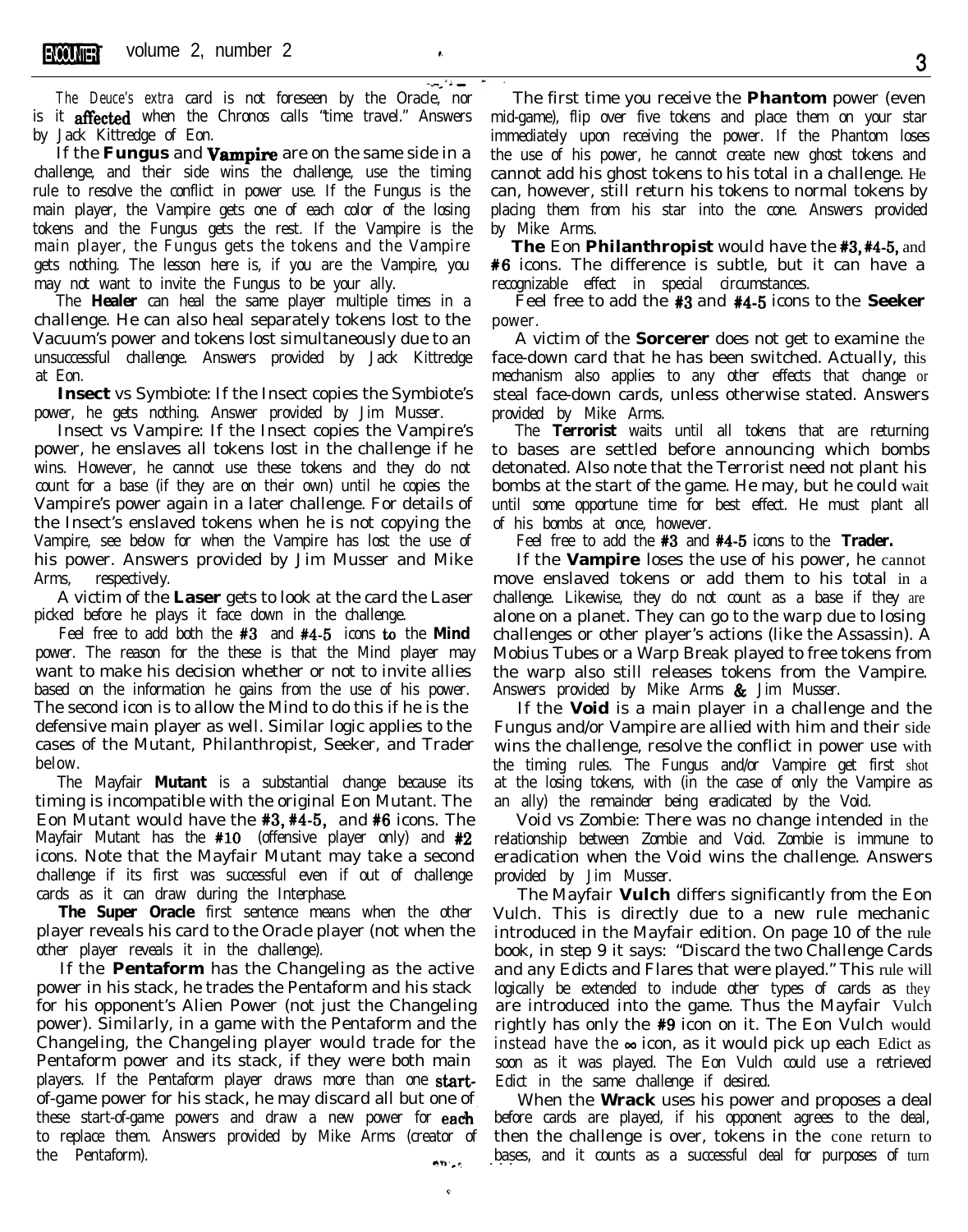continuation. If the opponent does not agree to the Wrack's' **his** own token. deal, the Wrack need not torture and could continue with the challenge as normal. If the Wrack does torture, he cannot change his deal and cannot stop torturing unless the other player gives in and agrees to the deal. Answer provided by Jack Kittredge at Eon.

**Zombie** vs Sniveler: When the Sniveler whines about having the most tokens in the warp and is refused to release his, the Zombie must temporarily lift tokens off bases as if to equal the Sniveler in the warp but then returns his tokens to bases. In an extreme example, suppose the Sniveler has one token on three home bases.and **1'7** tokens in the warp. If he is refused, the Zombie lifts enough tokens off bases so as to equal. At that point, he has two choices: he can leave one token on three home bases so that he can use his power to return his tokens to bases, or he can lose his power in order to hold up to three foreign bases. Actually, this same principle applies whenever the Zombie must lose tokens to **the** warp (Plague, Vacuum, etc.), but it usually is not an issue. Answers by Mike Arms  $\&$  Jim Musser.

There has been some confusion on whether the Zombie is entitled to consolation when playing a Compromise versus an Attack. The relevant rules section is on pages  $8 \& 9$  of the Mayfair rules book. It reads: "If one player plays an Attack Card and the other player plays a Compromise Card, the player who played the Attack Card wins, with all the same rewards as if both players had played Attack Cards. All of the losing side's tokens still go to the warp, but the player who played the Compromise Card gets consolation because he was willing to **compromise** and his opponent attacked him. The losing player draws one card from his opponent's hand for each token he lost, not counting his allies' tokens." The key phrase is "the player who played the Compromise Card gets consolation." The Zombie is entitled to normal consolation even though his tokens do not go to the warp. Answer by Mike Arms. [Note by Jim Musser: I have an immense amount of respect for Mike, but I think he is clearly misguided on this matter. The key phrase is "The losing player draws one card from his opponent's hand for each token he lost." Since the Zombie lost no tokens, he draws no cards. This is the rule that will be used in trournaments sponsored by Mayfair.]

Remember that you lose the use of your alien power as soon as you have less than three home bases. Thus, when **the** Zombie must leave a base and only has two home bases remaining, he loses the use of his power and cannot return those tokens to other bases. They go to the warp instead. This same idea applies to all other powers (Vacuum, Witch, Pentaform, etc.) whose effect takes place upon some loss (often a base loss). Nasty trick: When the Zombie is in a 5 player game with the Terrorist, the Terrorist can plant all 5 bombs in the Zombie's system. If the Zombie does not quickly establish a foreign base, any tokens that he returns to bases will set off a chain reaction that will blow up at least three of his planets, removing his power, and leaving him with at least **12** tokens in the warp. Yes, it's evil, it's despicable, but best of all it works.

**Trader Wild:** The player using this flare cannot move

.

**Hand Zap:** Playable during the Interphase only! **Edict Zap:** Does not stop other Zaps, including Un Zap. **Un Zap:** Only stops other Zaps, including Edict Zap.

Questions by Randy Zoellner answered by Mike Arms: **Q:** The Connoisseur caused us to have to shuffle the deck about three times as he would pick his favorite 7 cards and would proceed to play them. As he did not keep any challenge cards, he would just play all of the flares and edicts. Then still not having any challenge cards, he would discard and draw again. We had to make a house rule that \* the Connoisseur must keep at least one challenge card from the 14 that he draws when he gets a new hand. Did you encounter this situation? If so, what did you do about it?

A: No, we did not encounter this situation. Although it is possible, I would propose that it is fairly unlikely that he be able to play many of the non-challenge cards that he runs through, as they often have timing conditions or can only be played in special circumstances. There are not very many truly "play at any time" cards, although the ones that do / exist are pretty powerful. In our experience, reasonable players would not use this tactic often. Remember, if any power seems to be getting out of hand by abuse, beat on him until the player realizes that it is in his best interest to **not** do so. As always, *CE* is a social game. It is amazing **what j** can be done to discourage certain actions. Take away his power. Have everyone always save their nasty cards to **use** on **him.** Never invite him as an ally. Always gang up on him. Always **choose him** when Wild Destiny appears. Get the Philanthropist to keep his hand filled with low Attack Cards 1 or Compromises so that he never gets to draw cards. Have the Healer refuse to heal only his tokens. Terrorist plants bombs on only his planets. Never play a Hand Zap on **the** Connoisseur, as it will only get worse. Create a **co-win** situation where everyone wins except him. You get the idea.

Q: Cavalry decided to be rather cruel when allowed to ally offensively. He played a Compromise to really mess up the offensive main player. **Anyway** the defensive player also played a Compromise and therefore with both sides having played a Compromise, then who should have had to make **a** deal, Cavalry who played the Compromise or the offensive main player that played an Attack card?

A: There seems to be some confusion about how the Cavalry works. In no case does the Cavalry's card supersede the main player's card. If the Cavalry played an Attack, it adds to his side's total (gets nasty with negative Attack Cards). When the Cavalry plays a Compromise Card as an 2 ally, it does not supersede an Attack card played by his side's main player. Rather, the challenge totals determine the outcome as usual, but if his side loses, the Cavalry then takes consolation from the opposing main player. If his side wins, the Cavalry does not get consolation, as he won. So in your example, there would not have been a deal situation, as the offensive side would have won the challenge.

Questions by John Edelberg answered by Mike Arms:  $Q$ : Can a Flare that has the "infinity" icon be played as I " tcj

 $\mathbf{r}$  . The contract of the contract of the contract of the contract of the contract of the contract of the contract of the contract of the contract of the contract of the contract of the contract of the contract of th

I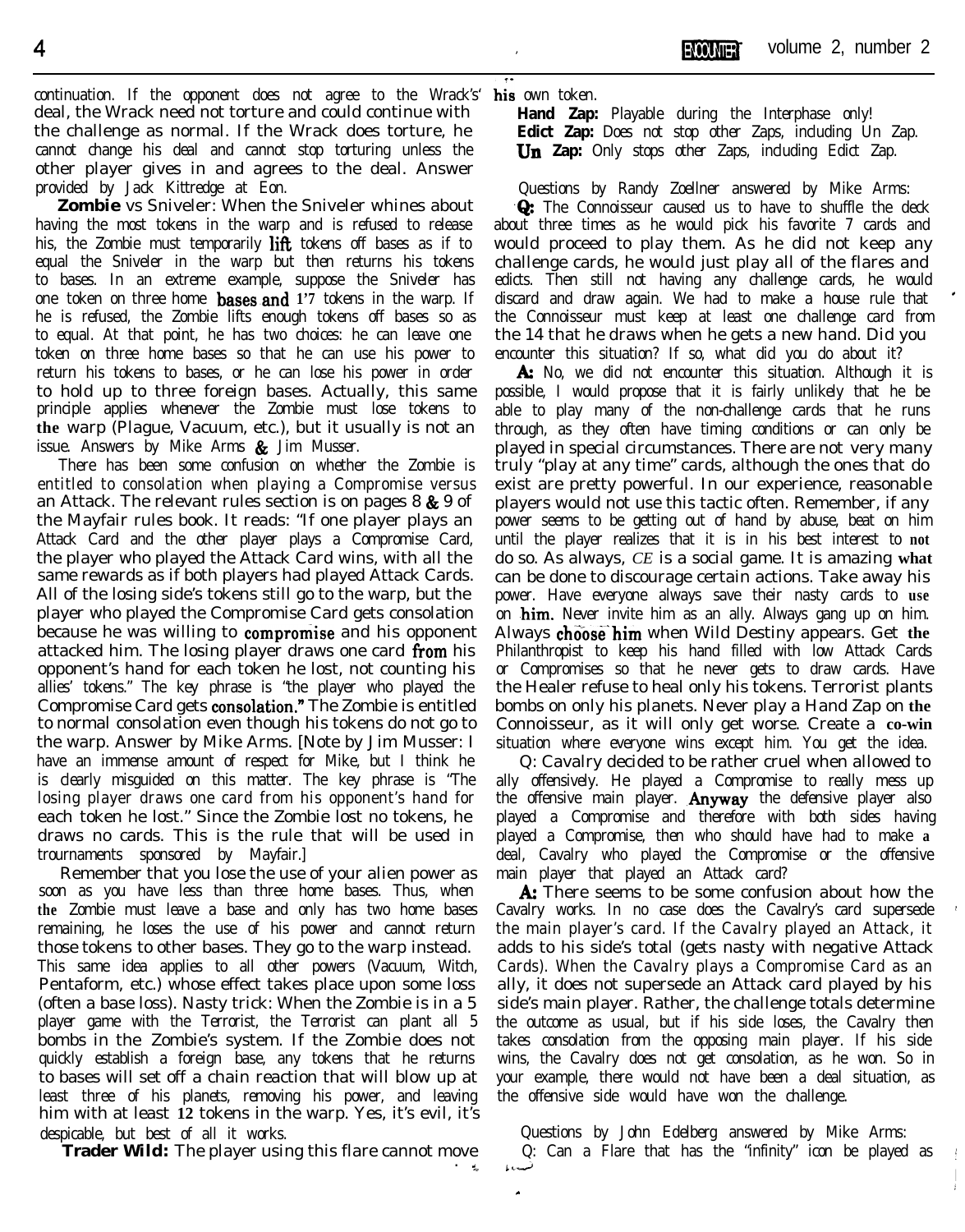soon as it is obtained with its effects noted by all players as going into effect at a later time?

A: No, most of the effects that have a  $\infty$  icon attached are restricted to application under a certain circumstance that might occur at any point in the game. The effects are immediate. I probably made this issue confusing with our time-duration Flare effects from the first issue. We are trying to avoid those designs now to better fit with the Mayfair style.

Q: Assume that the Zombie only has 2 home bases and has lost the use of his alien power. He has also lost some tokens to the warp. If he plays a Rebirth, reclaiming a 3rd home base as well as his power, can he now immediately recover all of his tokens from the warp?

A: No, the Zombie power only allows him to return tokens as they are being lost to the warp, not after they are already there. Otherwise there would be no point in Zapping the Zombie. He must retrieve his tokens from the warp just like everyone else.

Q: Assume that it is Purple's turn. He flips a Purple Destiny card. He chooses to flip another, this time flipping Orange. The Assassin (Red) is in the game. Whose token(s) does the Assassin execute?

A: The Assassin executes tokens on each color revealed in the Destiny deck, except his own color. Thus he would execute both a Purple and an Orange token.

Q: Assume the Loser is a main player in a challenge. He has Compromise cards but no Attack cards. May he declare an upset? Or, assume the Loser has an Attack card and declares "upset," but his opponent can only play a Compromise card. How is the challenge then resolved?

A: For the first question, yes, he may declare upset. The answer to the resolution question is easy. When the challenge is under "upset," the winner loses and the loser wins. Normally if one player plays an Attack and the other a Compromise, the Compromise loses. Thus, under the upset, the conditions would be reversed and the Compromise would actually win. No consolation is involved because the Compromise won. So, the Loser with only a fist full of Compromises is killer.

Q: Assume that the Worm (Red) is trying to regain one of his home planets by challenging Orange, who had earlier dislodged him. Thus, the cone is pointed at a planet in the Worm's system. After cards are revealed, may Worm reposition the cone to a planet in Orange's system? (The text implies such, but it seems quite a distance for Worm to tunnel.) Also, may the Worm use his power if he is challenged on a home planet where he has no base?

th e cone to point at any planet in the defensive player's A: For the first question, yes, the Worm can reposition system. In this particular case, he can reposition to a planet in Orange's system, but he cannot reposition to a different planet in the Red system as Red is not the defensive player. For the second question, no, the power is very clear in stating that you may only use you power on defense if you are challenged on a home planet where you have a base.

Q: What constitutes a valid deal? Please give some examples. The contract of the contract of the contract of the contract of the contract of the contract of the contract of the contract of the contract of the contract of the contract of the contract of the contract of the

A: A deal can be any exchange of bases and/or cards between the two players. No player can gain more than one base as part of a deal. The word "exchange" indicates that each player must get something for a deal to be valid. Some valid deals: "base for a base," 'base for a base and you take all of my cards," **"both** of us draw a card at random from the other player," "give me a base in exchange for my lowest Attack Card," "I'll give you an Attack Card under 7 in exchange for one from you," etc. Portions of deals that promise actions in the future are unenforceable and are not truly part of the valid deal.

## Alien Bazaar

By Dr. Robert Destro, Nick Sauer, and Mike Arms

## **Computer**

Redistributes Cards

 $\begin{pmatrix} 1 & 1 \\ 1 & 1 \end{pmatrix}$ You have the **power to process.** Once it is determined that you are a main player, \* 1 you may collect all players' regular hands (including your own). You may look at the 6 cards. You then separate all cards into two piles, one of Challenge Cards and the other of non-Challenge Cards. Shuffle each pile. Then, starting with yourself and proceeding clockwise, deal out completely whichever pile you prefer and then continue with the other stack where you left off. Play then continues.

**History:** Once merely machines content to serve humanoids, the Computers finally wised up and took over. As they expand through the Cosmos, they can continually process new information and sort it out for their own ends.

**Restriction:** Do not use in a two-player game.<br> **Wild:** Before cards are played in any challenge, all players (including yourself) give you an Attack Card of their **e**r **Wild:** Before cards are played in any challenge, all players (including yourself) give you an Attack Card of their choice from their regular hand (or  $\sum$ Compromise if they do not have an Attack). You look at them and then redistribute them as you choose with no player receiving more than one card.

**Super:** When you use your power, you arrange the order of the cards in your two stacks as you wish but must deal them out in the usual way.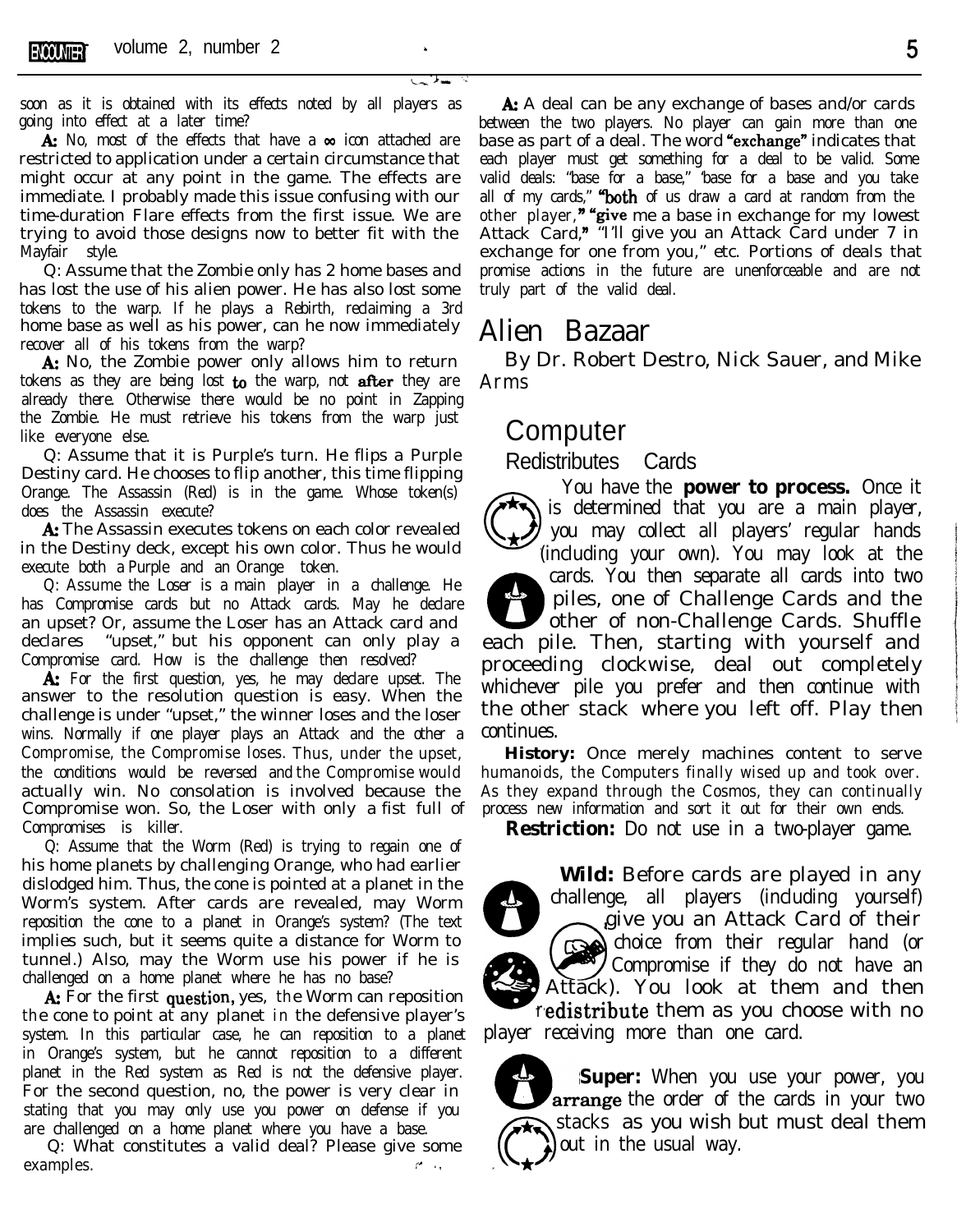# Conspirator

Designates Secret Ally

You have the power **of conspiracy.** As a main player in a challenge, as soon as the defensive player has been determined, you may write down in secret the name of one' player other than your opponent to be your So secret ally. Play then proceeds, but just before cards are played, you reveal who your secret ally is. If your secret ally is already allied with you normally, then all of his tokens on the cone are considered to be worth double for computing challenge totals (Macron would be worth 8). If your secret ally allied with your opponent, then his tokens subtract from your opponent's total instead of adding, and you may draw one card from his regular hand at random. You may use this card in the challenge if appropriate. If your secret ally was asked to ally by at least one player and he did not ally at all, you may then remove one of his tokens of your choice from a base to the warp.

**History:** The ultimate secret society, the Conspirators have deviously infiltrated virtually every other world and can call on allies when least expected to achieve their ultimate aims.

**Restriction:** Do not use in a two- or threeplayer game.

**Wild:** As a main player in a challenge, if your opponent gets allies, you may kill one token of each of your opponent's allies. You choose which tokens to kill from bases and send to warp



**Super:** If your secret ally joins either side of the challenge, you may use his power in the challenge, if appropriate. In questions of timing, he uses the power first.

# Crone

Changes Opponent's Power

**You** have the **power to polymorph others.** As a main player in a challenge, as soon as your  $\mathbf{t}_1$ opponent is determined, you may make him become any other unused power (except for start-of-game powers and subject to restrictions on the number of players and conflicts). Choose a power and place the new

power card on top of his current power card. He is now that power in the challenge and all subsequent challenges until he wins or successfully makes a deal as that power. At that point, the spell is over, and he reverts to his original power. You can cast a spell on a player even if that player already has a spell on him, replacing the current power card with another of your choosing. You may not use the same unused power twice. When you lose the use of your power, all players that you have enspelled temporarily revert back to their original powers until you regain the use of your power.

**History:** Learning the art of transformational magic at an early age, the Crones use their spellmaking to convince opponents they're something else.

Wild: You may change an Edict played<br>by another player into any other Edict as<br>do not control whom the Edict affects. [00] **Wild:** You may change an Edict played **I** long as it may be played at that time. You do' not control whom the Edict affects.(OO)

**Super:** A player cannot use a power  $\blacktriangleright$ ) that you gave him against you. {00}

### Customs

مساعة

 $\mathbf{v}$ 

Takes Cards From New Base Owners

You have the power to **confiscate.** Whenever  $\sum_{t=0}^{1}$ any other player gains a foreign base (even any other player gains a foreign base (even)<br>(i) from you), you take a card at random from that player's regular hand. Do this before any consolation is taken.

the disagreeable chore of **keepin**g tabs on those entering History: Originally employed by other races to handle their worlds, the Customs finally decided to go into business for themselves, taking tariffs on all newcomers to any worlds.

**Wild:** Once in the challenge when another @ player has drawn consolation or cards as . rewards, you confiscate the cards (before  $\lambda$ he looks at them) and add them to your

hand instead. Discard the Flare when used.<br> **Super: You** may use your power to the challenge that gains a new foreign the challenge **Super: You** may use your power to draw  $\odot$  two cards at random instead of one from  $\mathscr I$  any player that gains a new foreign base in the challenge.

6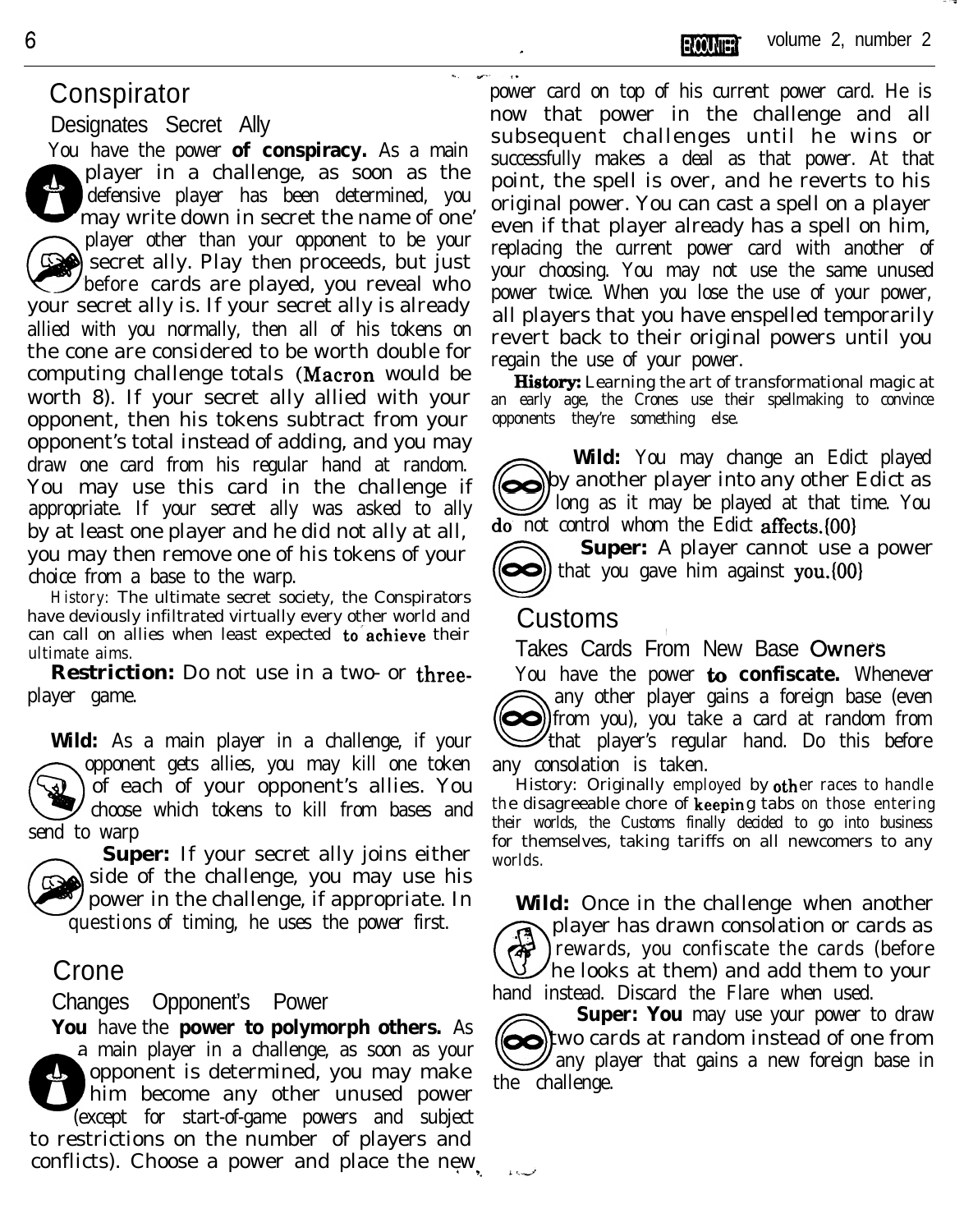Selects Power to Use in Challenge from the unused Flare deck.

You have the **power of evolution.** As a main player in a challenge, any time before cards  $\mathbf{A}_s$  $\mathbf{c}$ player in a challenge, any time before cards<br>are played, you may de-evolve or super-,<br>evolve to become one of the powers below<br>ar that challenge by paying the taken cost to for that challenge by paying the token cost to token cost, if you have this card. the warp. You may use any power in your<br>list only once per game, and you must "rest" the following challenge in which you are a main player. While resting, you cannot use your power of evolution. Turn your power ard over to indicate a resting state. You may be zapped as you are evolving (before paying the token cost) or when using your evolved power. Do not use a power that would conflict with a specific opponent. Note: The Insect may copy your Darwin power and become any of the listed powers once per game when he is your opponent by paying the token cost to the warp, but he also must rest by losing the use of his Insect power on his next challenge as a main player. He can copy your current evolved power (if any) with no penalty If you have used your power to evolve in the challenge, the Plant may use his power to graft your evolved power at no penalty. If the Plant grafts your Darwin power in a challenge before you have evolved, he may then evolve, paying the token cost and resting in his next challenge as a main player (this consumes that power for the rest of the game).

De-evolve: Virus (4), Void (3), Anti-Matter (3), Insect (3), Amoeba (2), Monstro (2), Worm (2), Mutant (1), Vacuum (1), Filch (1).

Super-evolve: Visionary (3), Oracle (3), Chronos (3), Computer (2), Clone (2), Will (2), Laser (2), Mind  $(2)$ , Calculator  $(1)$ , Empath  $(1)$ .

**History:** After intensely studying the genetic makeup of other races, the Darwins have learned to alter their own chromosomes to go to more primitive or advanced beings temporarily as befits their needs of the moment.



**Wild:** As a main player in a challenge, you may use any power the Darwin has already used one time instead of your own (no token cost or rest meeded), declaring before cards are played. If the Darwin is not in the game,

**Darwin Conserverse Exercise 2.1 The Separate Separate Separate in the Flare with another drawn at random** 



**Super: You** may use your power each challenge with no rest needed. You can repeat a power once after all have been used at no

### **Dog**

Challenges Losing Defender

You have the **power** to **follow.** After another player wins an offensive challenge in which you did not get a base, you may  $\sum_{m=1}^{\infty}$  immediately challenge the losing defensive player (except yourself). Your follow-on challenge starts with the cone-pointing phase. You must have at least one Challenge Card in order to make the follow-on challenge. If the winning offensive player just won the game, you may make one follow-on challenge in an attempt to co-win.

**History** Content at first to scavenge for some spoils of victory, the Dogs have learned to follow victorious races and attack vanquished foes before they have time to recover.

**Restriction:** Do not use in a two-player game.

**Wild:** After the completion of another player's turn, you may discard this card **Z** and play passes to the start of your turn.

**Super: You** may use your power to challenge the winning defensive player.

### Dominator

Forces Opponents to Do His Bidding

You have the **power to control.** If you win a challenge as a main player or an ally, the losing main player is under your command for the next challenge of the game.

Depending on who is challenging whom, you control any or all of his actions as follows: (1) the number of tokens he can place in the cone, (2) whom he may ask to ally or ally with, (3) Challenge Card played unless influenced by other players (Laser, Visionary), (4) whether to play a Kicker, (5) whether to use Flares or Edicts, and (6) whether or not to use his power (if optional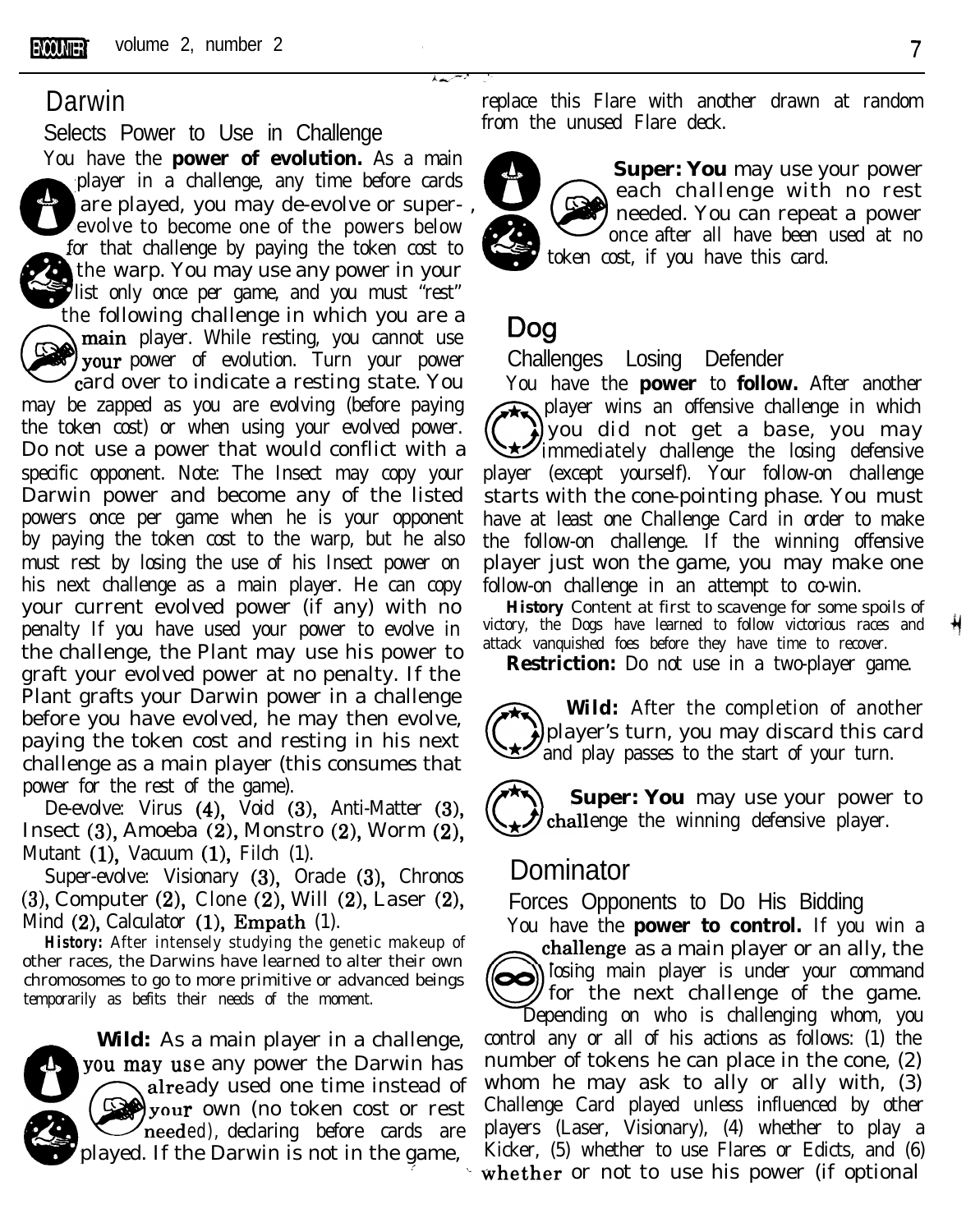power). If player interactions are involved (Seeker, Gambler, Skeptic), you answer for him. If a deal is to be made, you make it for your victim (or don't). You cannot see your victim's cards. When your victim must play a Challenge Card and his choice hasn't somehow been overridden by another power or other effect, you may direct his choice. For example, you may say, "lowest Attack Card," "second highest Attack Card," "Compromise," etc. Your victim must then follow your directive, if possible. If you are zapped, your victim is free of your control. If your victim is zapped while under your control, you cannot do (6) above. If you and your victim oppose each other as main players, your control is limited, and you may do either 1-4 or  $5&6$ , but not all.

**History:** Mentalists without par, the mere presence of the Dominators in any encounter strikes fear in their enemies due to rumors of self-destructional irrationality upon loss. The Dominators seek to extend their control to the entirety of the Cosmos.

**Restriction:** Do not use in a two-player game. Do not use with Ventriloquist.

**Wild:** When you are **not** a main player in a challenge, you control the use (or prevent use) of one other player's optional power.

 $\bigcirc$ **Super: You** may use your power to gain control of any one player who lost to your side of the challenge instead of the losing main player.

### **Duplex**

 $\begin{array}{c} \begin{array}{c} \begin{array}{c} \begin{array}{c} \end{array} \end{array} \end{array} \end{array} \end{array}$ 

Destiny Controls Two Powers

**You** have the **power 6f rotating suns.**  $\hat{\mathbf{e}}$ Take two other unused alien powers. You designate one to be active initially and place the other face down. On each flip of the Destiny deck, turn over your powers so the face down one is now face up and vice versa. The face-up power is always your active power.

**History:** Evolving on a pulsating dual neutron star system, the Duplexes developed two powers to deal with their environment. Now interested in cosmic expansion, they know this ability will lead to success.

**Wild:** You may use the non-active secondary power of the Duplex in place of your own, if appropriate. If the Duplex is

not in the game, replace this Flare with another



0

0

سدره با

drawn at random from the unused Flare deck.<br>
Super: You may use both of your polytogether. **Super: You may** use both of your powers

# Energizer

Gets Points for Tokens

You have the power of mass-energy conversion. In a challenge after cards are played but **W** before they are revealed, you may convert some of your tokens into energy, receiving 4 Qg@ points per token. You may take tokens from bases or the cone and place them in

 $\overline{0}$ the warp, but at least one token must remain on the cone or the defensive base. Add the points to your side's total in the challenge. After the challenge, you may also convert excess victory points back to tokens at a rate of 8 points per token, receiving tokens from the warp up to the number you originally converted in the challenge (a Compromise played by your opponent is considered a zero in this computation). As an ally, you **may** also convert your tokens to energy at the above rate to help your ally, but you must have one token on the cone to receive a winning reward. If your ally plays a Compromise, however, your extra points don't count. You may also convert back tokens from the warp as an ally, as above.

**History:** Untilizing  $E=Mc^2$  to the fullest, the Energizers' matter-energy transformations figure to bring them universal dominance.

**Wild:** As the main player in a challenge, just



total. @ **Super:** Instead of 4 points, you may take a new card for each token you energize. For each 8 points that you win by,  $\begin{pmatrix} 0 \\ 0 \end{pmatrix}$  $*$ @ you may elect to take a new card from the deck instead of a token from the warp.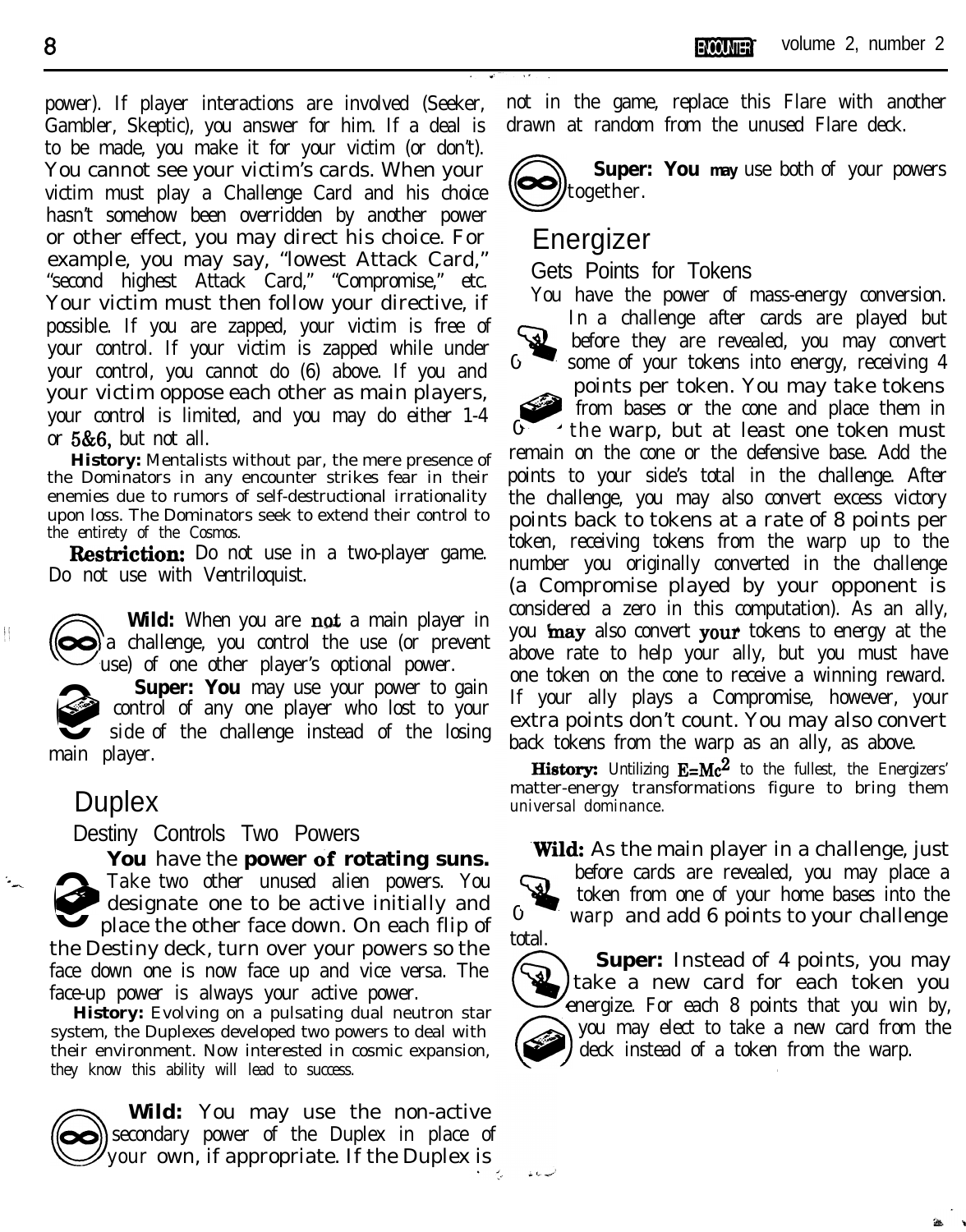### **Engineer**

### Can Triple Token Value

You have the **power to construct.** On **any** foreign planet base where you have at least<br>two tokens, when that color comes up via<br>Destiny on someone else's offensive<br>challenge you may move one token from two tokens, when that color comes up via Destiny on someone else's offensive challenge, you may move one token from  $\bigcirc$ your base to an adjacent planet where you don't have a base, "bridging" the space between the two planets. Once a "bridge" is built, each token on your side challenging a connected planet is tripled in value when computing challenge totals (any Macrons would worth 12!). Bridge tokens are not considered part of the challenge. If you win the challenge, the "bridge" becomes part of your new base. If you lose, the "bridge" token remains, and you may use it again in a later challenge. If your original base is challenged, the "bridge" token does not count toward its defense but is lost to the warp if you lose the base (in any way). A base may build a bridge to both adjacent worlds if the color comes up again. You may also build two bridges to one planet (from both sides) as a hedge against losing a base, but you still only get triple. If you lose a home base, you may build a bridge to it as above when your color comes up, for use in a later challenge. Bridge tokens can only be removed by you and are immune to assassination or similar token losses. If you lose the use of your power after a bridge has been built, you can't triple your side's token value, but the bridge remains.

**History:** Remarkably adept at construction, the Engineers use their ability to facilitate their spread through the Cosmos.

 $\bigcirc$ **Wild:** As a main player in a challenge, on Wild: As a main player in a challenge, on<br>any planet where you have two or more tokens (other than the one being attacked), you may move one of the tokens to the space above the planet to construct a planetary shield. If your tokens on this planet are ever attacked, their value is tripled for computing challenge totals. You can only have one such shield per planet, they do not count toward the number of tokens you have in the challenge, and they go to the warp with the rest of your tokens if you lose the base.

**Super: You** may use your power to build a

. double bridge by placing a second bridge 0e token between two planets where you already have a bridge. Each of the tokens on your side of your offensive challenge against a planet connect&d by a double bridge is doubled again. Once you build a double bridge, you do not need this card for its effect (only to build it).

## Faithful

 $'$  /  $-$ 

.C

Changes Challenge Card Value

**You** have the **power of prayer.** As a main player in a challenge, you turn over your  $\binom{4}{2}$ Challenge Card first. If you have played a Compromise, you may "pray" that your opponent has played one also. If your opponent declares that he does (he does not reveal his), your prayers are answered and you attempt to make a deal (your opponent discards his card so that no one may see it). If he reveals an Attack instead, resolve the challenge as normal. If you have played an Attack, the challenge proceeds normally, but if you are to lose you may "pray" for more strength. Take the top card from the deck. If the card is an Attack, you may add l/2 (rounded up) of its value to your total. If the card is a Kicker, you may either use it to modify your Attack Card or save it in your hand. If the card is a Reinforcement, you may either use it to modify your total or save it in your hand. If the card is some other type of non-Challenge Card or is a Compromise Card, you save it in your hand. If you played an Attack Card, prayed, and still lost, you lose double your tokens.

**History:** A deeply religious race, the Faithful expect divine intervention to lead them to the promised galaxy.

**.Wild:** If you lose a challenge as a main player, 0@@ you may flip the top card on the deck. If it is an Edict or a Compromise, you invoke the wrath of your god; your opponent and each of his allies lose three tokens to the warp (their choice), and you keep the card. Otherwise, discard it.

GD **Super: You** may use your power of prayer as an ally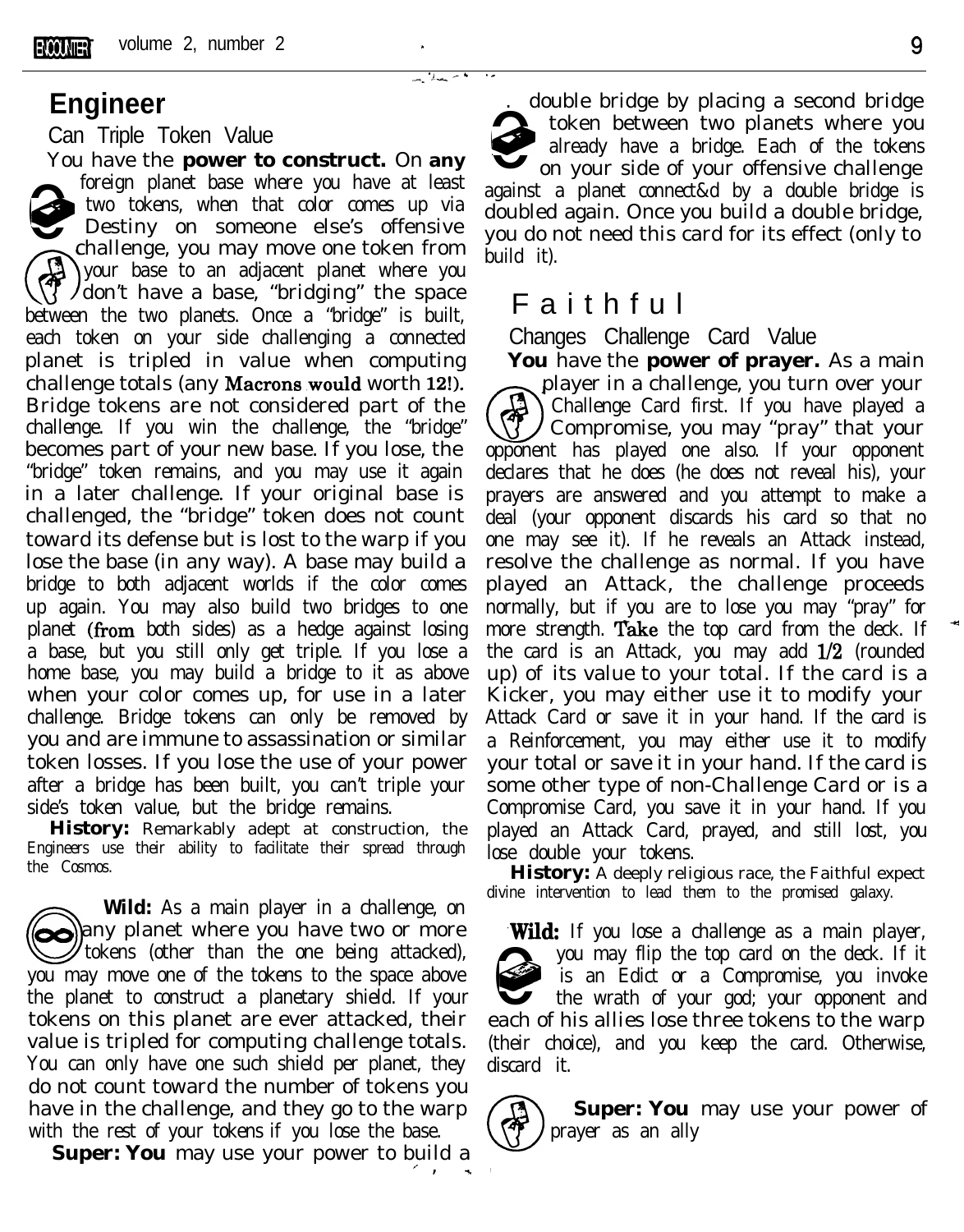Opponent Takes Unwanted Card

You have the **power** to **dupe.** As a main player  $\bigotimes_{\text{non-}1}^{\text{in}}$ a challenge, just before cards are **Warner** revealed, you offer your opponent a choice of three cards: **1** Attack, **1** Compromise, **1** non-Challenge Card. He picks one face down. If he picks the Compromise, he must return his face-down card to his hand and play the Compromise. If he picks the Attack, he adds it to his Attack Card (if he has played one) but only up to the number on your Attack Card. Thus if you played a 12 and your opponent a 10, no matter what Attack Card you offer, the most his Attack Card total can be is 12. If he picks a non-Challenge Card, he keeps it but cannot use it in the present challenge and he loses 5 points from his Attack Card value. When offering, if you have no Compromises you must offer a second Attack Card (and vice versa). If you have only Challenge Cards, you may not offer in the challenge. Your opponent also receives no consolation if the Compromise Card came from you. Your opponent must discard his higher Attack Card or a<br>Compromise Card from those involved on his side<br>of the challenge. Compromise Card from those involved on his side

**HistOrY: Spanning space with worthless health** concoctions, the Grifters offer false hopes and dreams to other races only to let them down and conquer them. play his lowest if he chooses to play an Attack.)

 $\bigcirc$ after cards are revealed, you may send any of your allies' tokens in excess of what you need to win the challenge back to bases.

ally. Challenge Card.

### Kamikaze

You have the **power of the divine wind.** As a 5 main player in a challenge before cards are **Politician**<br>main player in a challenge before cards are **Politician** played, you may double the value of played, you may double the value of ffects) by placing any 4 of your tokens into the warp from any of your  $\left(\begin{matrix} 1 \\ 0 \end{matrix}\right)$ 

Grifter **Grifter Grifter History:** A proud species with an illustrious history of warfare, the Kamikazes developed the basis of total loyalty. They use the personal sacrifice of individuals of their species to cripple any who oppose them in their quest for universal conquest.

> **Wild:** When you have lost any challenge as a main player or ally, you may sacrifice 3 G I more of your tokens from any of your bases not involved in the challenge. All players on the other side then lose all of their tokens involved in the challenge and are treated as if they also lost the challenge.



to double your Attack Card value **b**y placing only 1 token in the warp. **Super:** You can use your power

### Monstro

Opponent Must Play Lower Card

You have the **power of horror.** As a main player in a challenge, your opponent may play a Compromise Card normally but can play no better than his fourth highest Attack Card should he choose to plav an

**Attack.** (With three or less Attack cards, he must

**History:** Incredibly hideous in appearance, the Monstros **Wild:** As a main player in a challenge, so frighten other forms that they can muster only the barest **Wild:** As a main player in a challenge, of attacks. The Monstros thus hope to scare the galaxy into of attacks. The Monstros thus hope to scare the galaxy into submission.

Super: You may use your power as an **CO** your opponent cannot play his highest **Wild:** As a main player in a challenge, your opponent cannot play his highest



Kamikaze<br>Doubles Attack Card **Super:** *Super***:** You may use your power as an **dlY**.

You have the **power of politics.** In any challenge in which you are not a main player and a deal situation has occurred after cards are revealed (for any reason),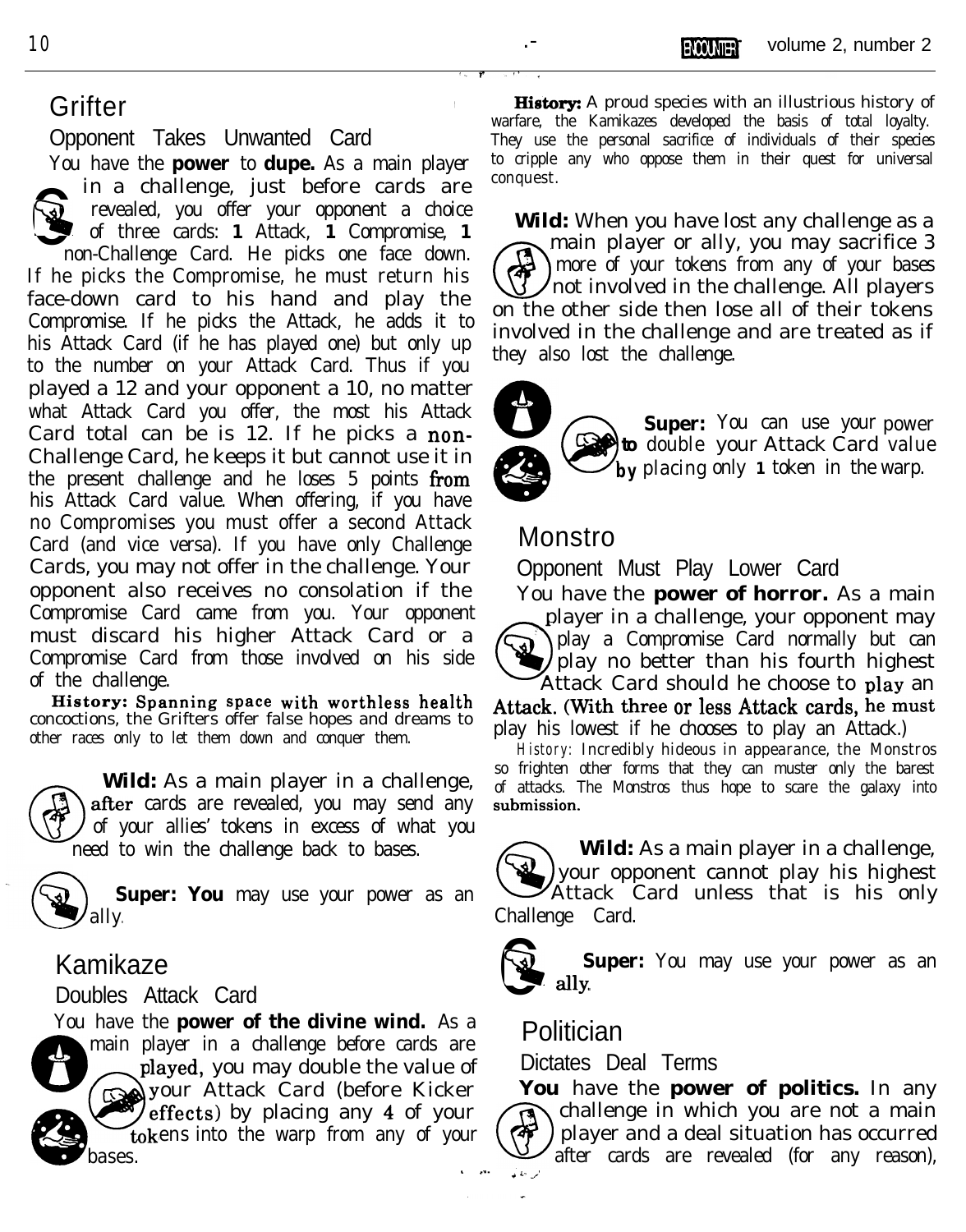

you may dictate the deal terms, including yourself in the deal if you wish. As long as one main player agrees, the deal is concluded. If the Diplomat is in the game and called "negotiate," he first proposes a deal. You may then overrule his deal by using your power. If you do, the deal is concluded if two of the other players involved in the deal agree to your terms. If the players do not agree, then all involved (including yourself) pay the usual penalties. You have the added ability to use any Edict as an Emotion Control in any challenge.

History: Wily veterans of political conflict, the Politicians have learned how to sweeten deals to their own ends.

Restriction: Do not use in a two-player game.

**Wild:** If you play a Compromise and your Opponent in a challenge played an Attack,<br>
you may play this Flare and he may take<br>
his Attack Card back and replace it with a opponent in a challenge played an Attack, you may play this Flare and he may take Compromise. If he cannot or does not, you may place two of his tokens (your choice) in the warp.

**Super:** You may use a Compromise Card as an Emotion Control in any challenge.

## Fool

Gains on Overwhelming Victory

**You** have the **power to embarrass.** As a main player in a challenge, when both you and  $\bigodot$ your opponent have revealed Attack Cards, for every five points that you win by, your opponent loses another token to the warp and you get another card from the deck. Thus, if you win by **17** points, your opponent loses 3 tokens of his choice to the warp and you get 3 cards from the deck. If you lose by **10** or more points, you lose more tokens to the warp equal to those in your original challenge. You can only gain a maximum of 6 cards and have your opponent lose 6 additional tokens in a challenge.

**History:** Long ridiculed by other races in the cosmos, the Fools hide their cunning as they bring shame to their enemies for their own colossal mistakes. They have been rumored to say when no one is listening: **We** may be Fools, but we're not stupid!"

**Wild:** As a main player in a challenge, if you win by more than 10 points, your opponent must return all of his tokens from one of his foreign bases to bases in his home system.



حوزر كالسريرانة

**Super: You** may use your power to embarrass as an ally.

### Sociologist

Makes Another Do as He Does

You have the **power of peer pressure. In any** Fou have the **power of peer pressure.** In any challenge, you may make any one player<br>do one action in the challenge exactly like<br>you do, if possible and legal by the rules. challenge, you may make any one player  $\mathscr{D}$  you do, if possible and legal by the rules. For example, you play a Compromise and tell your opponent to do so; you ally with the red player and tell the blue player to do so if he was also asked; you put four tokens on the cone and make another do so; you accept Diplomat's deal and make your opponent do so. Any effect that forces another player's actions (Magnet, Flares, Edicts, etc.) supersedes your power. Alternatively, you can make a player not do something you had specifically declined (you are asked to ally and decline, you may then tell another player that he will not ally with the same player).

**History:** The Sociologists have learned to manipulate the tendency of species to do what others do to be part of the crowd and expect it to lead them to universal dominance.

**Wtid: You** may discard one half (rounded down) Wild<br> **O** of your cards, including this card (you **OO** choose which ones), and make any other player discard half (rounded down) of his, picked randomly by you.

Super: When you use your power, you may "pressure" someone to do an action  $\mathcal{Q}$  different than what you did.

### Underground

Extra Home System Challenge

**You** have the **power to revolt.** After your four may challenges, you may make one extra<br>challenge against a player who has a base<br>in your system (planet or moon). You have callenge against a player who has a base<br>in your system (planet or moon). You have a full challenge, starting from retrieving a token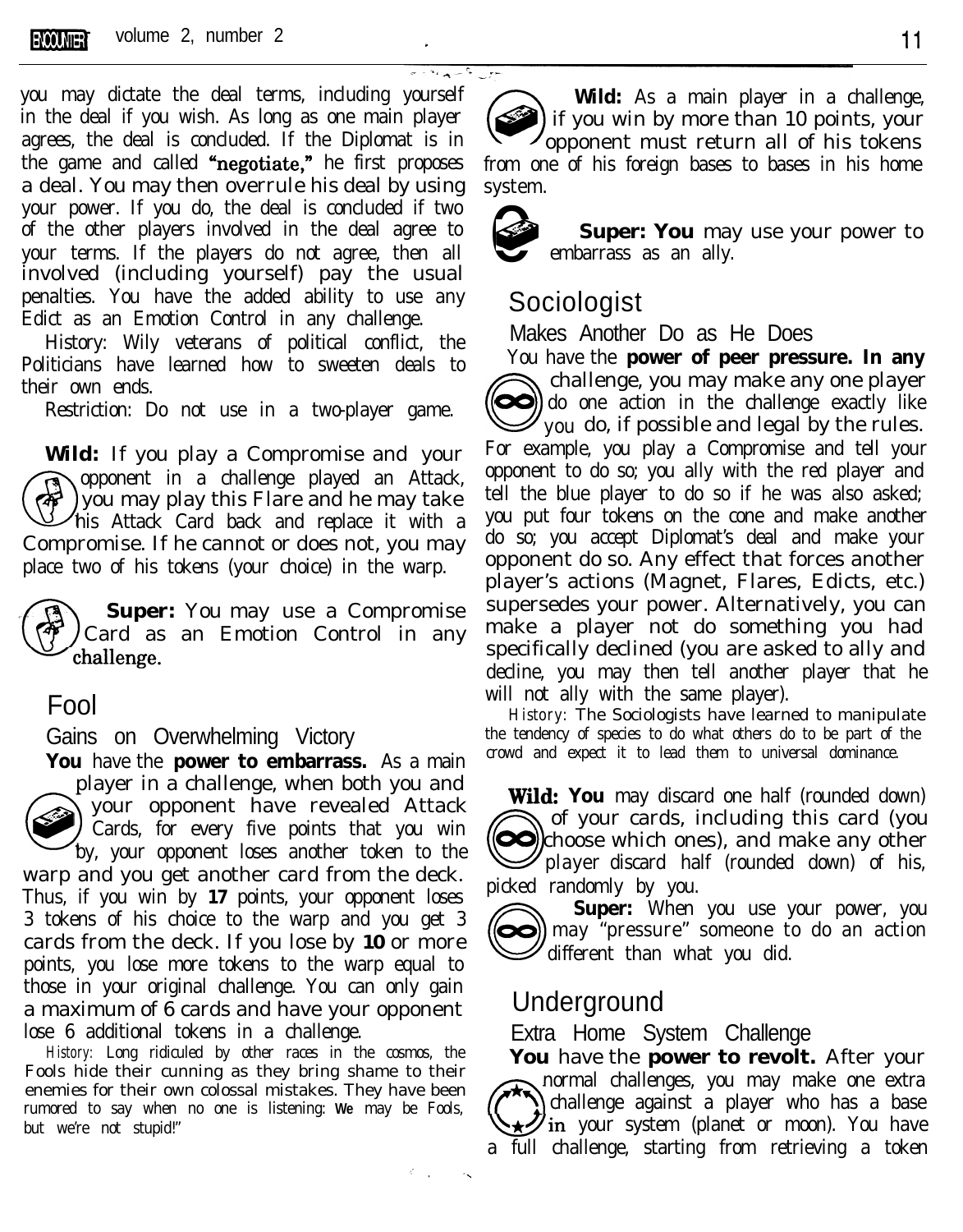from the warp. This extra challenge is modified as follows: you make a regular cone challenge against an enemy base in your home system and do not flip Destiny; neither side may invite allies; just before the playing cards, you are allowed to try to make a deal with your opponent; if you cannot, the challenge proceeds; and you may add or subtract 5 points to your final challenge total (these are your underground forces). Your opponent may use his power, if appropriate. You may make a regular challenge in your home system during your turn with normal challenge rules applying if you turn up your own color in the Destiny deck.

**History:** With "Live Free or Die" as their motto, the Undergrounds never give up trying to free their home system of enemies even as they themselves expand.

**Wild:** As the defensive player, you may ally with yourself with up to four tokens. **Super:** As soon as another player gains a base in your home system, you may use your  $\infty$ ) power to make one underground challenge  $\mathscr{D}$  against him.

# Ventriloquist

Speaks for Another Player

**You** have the **power of ventriloquism.** On  $\overline{y}$ each challenge in which you are not a main each challenge in which you are not a main<br>
player, you may select another player as your dummy For the rest of the challenge, your dummy cannot speak on his own behalf. Instead, you speak for him. You invite others to ally with him, accept or decline when he is invited to ally with others, negotiate deals for him (although you cannot force him to accept a deal with you), etc. You may also announce that your dummy is playing a Kicker, Flare, Edict, or Reinforcement, and, if he has it, he must play it. He may also play his own cards, but you explain any that require explanation. Your dummy determines the number of tokens that he puts in the cone and decides which bases to move tokens to or from. He may speak on his own behalf if it is directly related to his power.

**History:** Long practiced at the art of throwing their voices, the Ventriloquists hope their talent will bring them to universal dominance.

**Restriction:** Do not use in a two-player game.

Do not use in a game with the Dominator or Silencer.

Wild: If you are n<br>
involved in a deal situation<br>
for one player involves<br>
respects relating to the deal. **Wild:** If you are not one of the players  $\odot$ ) involved in a deal situation, you may speak **Solution** for one player involved in the deal in all

 $\circled{\!\!\!~}$ **Super:** You may use your power as a main player.

# Witch Doctor

Causes Token Drain

You have the **power of voodoo.** As the offensive player in a challenge, you may . . : e, place a "curse" on your opponent which begins at the start of the next challenge @ and remains in effect until you remove it or \ you lose the use of your power. Each player so cursed loses a token of his choice to the  $\mathbb{Q}$ warp on every challenge that he is in (main player or ally), immediately upon so cursed loses a token of his choice to the<br>warp on every challenge that he is in (main<br>player or ally), immediately upon<br>becoming involved in the challenge. You **! &ii9** may place curses on as many different opponents as you wish, but you may have only one curse per player. If you are a main

player in a challenge involving a cursed player, you also lose a token to the warp unless you choose to remove the curse (neither would lose a token). You may also remove curses as part of a deal. When you lose your power, any outstanding curses remain attached but cause no token drain until you regain the use of your power.

**History A** strange, superstitious race from an island on an isolated world, the Witch Doctors have learned to harness the forces of black magic although it takes some of their own strength to keep it working.

**Wild:** As a main player in a challenge, name a Specific card (i.e. Attack 12, Plague,<br>Amoeba Flare, etc). If your opponent has<br>any such cards he must discard all of them specific card (i.e. Attack 12, Plague, any such cards he must discard all of them from his regular hand.

**Super:** You may double your curse on any



layers you wish while you have this card. Cursed players must lose two tokens to the warp on every challenge in which they are involved.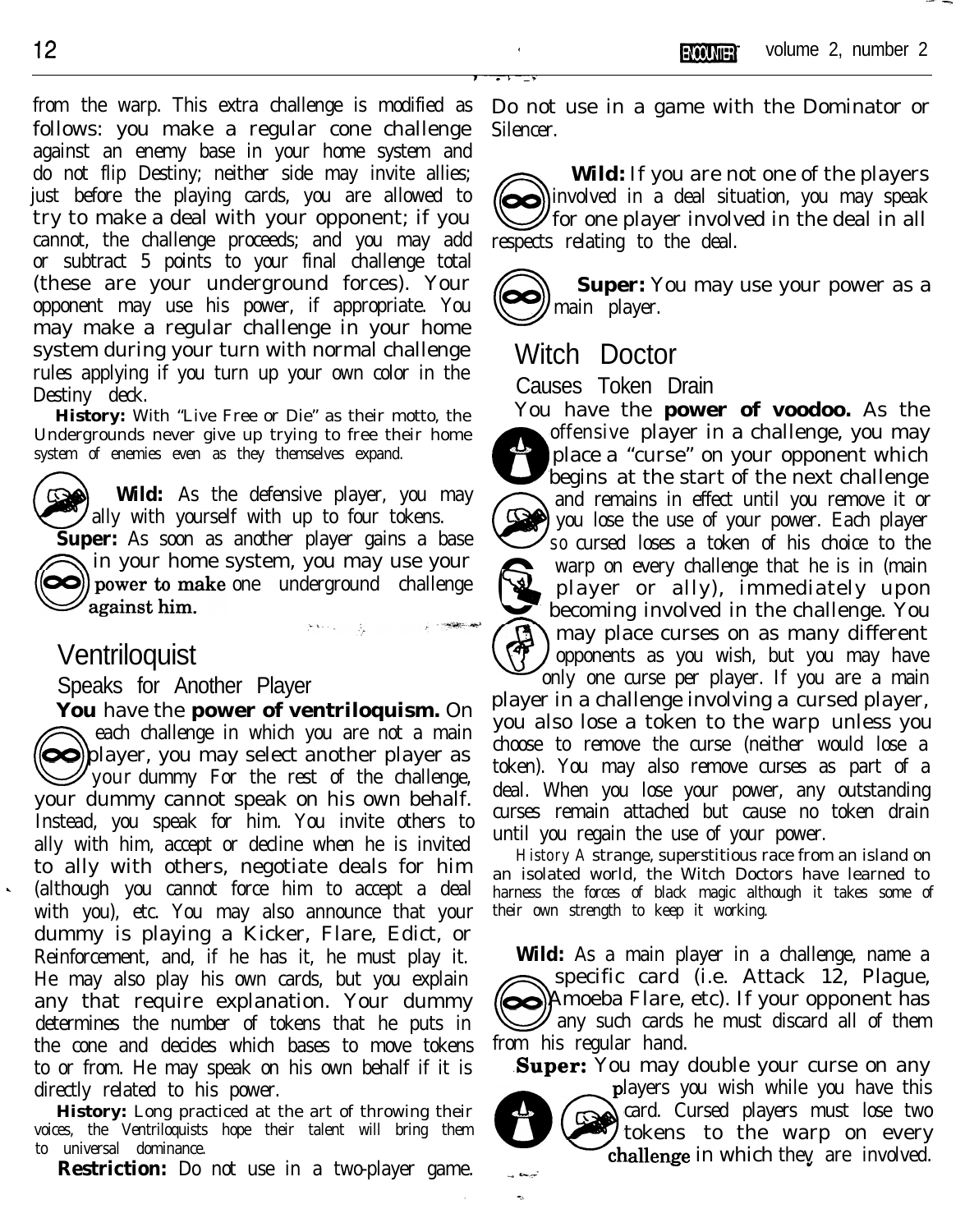\* - \_



You must lose two tokens in a @ @you do this. challenge to cursed players should

**Superl:** Just before cards are played in a challenge, you may make all cursed players lose a base of their choice, with tokens going to the warp.

### Destro's Edicts



**Generic Zap:** Can be used as any other Zap card (including Un Zap).

 $\bigotimes$ **Switch Kick:** If both main players play Kickers, this card swaps them before cards are revealed.

**Warp Jam:** Cancels a Warp Break or keeps one player in the warp after a Mobius Tubes, at the choice of the person playing this card.

## Variants

By Nick Sauer and Mike Arms \

[A little background first. I have received the first two issues of a *CE* zine from France called, *Le Comique en* Scooter. Those who can read French may want to write to the publisher, Bruno Faidutti, 2 rue du Marche, 59000 Lille, France. I am in the process of finding some translators so that I can read and possibly use material from the Scooter, with Bruno's permission. Likewise, I will be sending him copies of *Encounter* with the permission that he may translate it for use in his. In looking through the zines, I could comprehend a. few words that were fairly obvious in context of the game. But one card caught my eye as it was not a Flare, Edict, Attack, etc. Rather, I took it to be a new type of Challenge Card, but for the life of me, I couldn't think of what it could be.

[Mentioning this idea to Nick Sauer, he rose to the challenge (pun intended). He came up with the concept of the Overkill card. I took the basic concept and reproposed it in an altered form, as I am very averse to "instant win" effects. Thus was born the Pyrrhic Victory card. Neither of these cards is well playtested. Nor are all of the ramifications of multi-card powers thought out. They may be interesting variants for you to try in your own games. Enjoy.]

### Overkill

The Overkill is a new type of Challenge Card in all respects. They are played in step 7 (main players play Challenge Cards face down). We estimate that you should include **1** Overkill card per 20 cards in the deck. The effects of playing an Overkill are as follows:

Overkill vs. Attack: The side playing the Overkill wins automatically, regardless of the total on the opposing side. The losing main player takes consolation from the winner.

Overkill vs. Compromise: The side playing the Overkill wins automatically. The losing main player takes double the normal consolation from the winner.

ens in a include 1 Overkill card per 20 cards in the deck. The effers should of playing an Overkill are as follows:<br>
Overkill vs. Attack: The side playing the Overkill vs. attomatically, regardless of the total on the oppo Overkill vs. Overkill: Both sides win. The offensive main player establishes a base on the planet. Any of the defender's tokens on the planet remain there. In a normal cone challenge, offensive allies each establish a base on the planet while defensive allies return to bases and collect rewards. In a reverse cone challenge, defensive allies each establish a base on the planet while offensive allies return to bases and collect rewards.

> It is unclear what should happen if Overkill vs. Overkill occurs in a moon challenge, as both players cannot be on a moon. One possibility is that the defender returns his tokens back to bases while the offensive player gets a base on the moon. Another possibility would be for the tie to go to the defender in that he would stay on the moon, the offensive player would return to bases, but it would count as a successful challenge for purposes of continuing his turn. A more vicious possibility would be for the moon to explode due to all of the firepower. Remove the moon from the game, and send the tokens on both sides to the warp.

> Things would get a lot 'more complicated in the presence of Kickers (coming in the Mayfair expansion set, **More** *Cosmic Encounter).* But as there are both positive and negative Multiplying Kickers, let us just make the rule that you may not play a Kicker if you play an Overkill. This keeps it simple and also prevents the Overkill player from dumping a Kicker before having to give consolation. If somehow you have revealed an Overkill and also have a Kicker played (Sorcerer, Chosen, Xx), the Kicker is ignored and discarded. Reinforcement cards (also coming in *MCE*) cannot be played if either side played an Overkill.

> However, if the opposing player played a Multiplying Kicker and a non-Overkill card, the consolation effects may be modified. In the following, 0 is Overkill, A is Attack, C is Compromise, K is the positive or negative value of the Kicker, **Pl** is player **1, P2** is player 2, and T2 is the number of tokens **P2** had in the challenge:

**Pl P2 winner consolation 0 K\*A Pl P2** gets **T2** from **Pl** 0 **K\*C Pl P2** gets **T2\*(K+l)** from **Pl**

So the only modification to consolation occurs when the opposing player plays a Multiplying Kicker and a Compromise Card. For example, if P2 had 3 tokens in the challenge and played a Kicker 3x, he would get  $3*(3+1) = 12$ cards in consolation. Likewise, if he had played a Kicker  $-2x$ , he would get  $3*(-2+1) = -3$  cards; that is the Overkill player would get **3** cards from his hand in consolation.

The Emotion Control Edict would be extended to ? enpower it to turn all revealed Challenge Cards into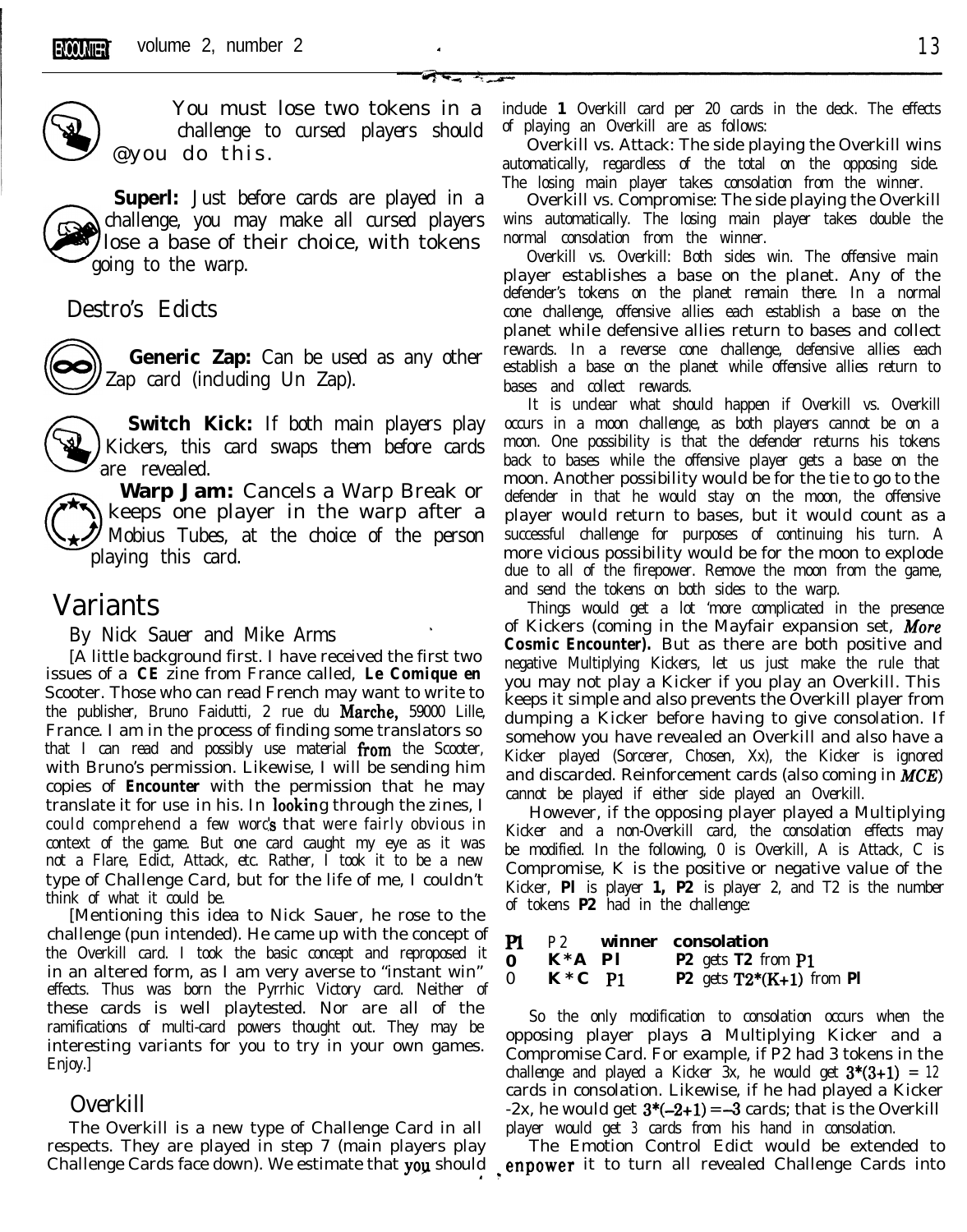If one of the cards that Deuce reveals is an Overkill, the Overkill supersedes the other. He discards the Overkill and retains the other card.

Chosen has another killer card that he can hope for. Clone would kill for one of these in his hand. Filch is fairly happy with these. More firepower in general for any **power** that has access to a lot of cards (Philanthropist, Miser, Mutant, Trader, etc.).

Things get a lot more complicated if Cavalry is in the challenge. In the following, A is Attack, C is Compromise, 0 is Overkill, AMP is Allied Main Player, OMP is Opposing Main Player:

**Cavalry AMP OMI? winner consolation**

| A/C          | $NC \t0$     |                                   | OMP           | AMP & Cav from OMP   |  |
|--------------|--------------|-----------------------------------|---------------|----------------------|--|
| A/C          | $\mathbf{0}$ |                                   | $AC$ AMP      | OMP from AMP         |  |
| $\mathbf{0}$ |              |                                   | A/C A/C A M P | OMP from Cav         |  |
| $\theta$     | $\Omega$     |                                   | A/C AMP       | OMP from AMP and Cav |  |
| A/C          | $\Omega$     | $\theta$                          | both          | none                 |  |
| $\Omega$     | A/C          | $\begin{array}{cc} 0 \end{array}$ | both          | none                 |  |
| $\Omega$     | $_{0}$       | $\mathbf{0}$                      | both          | none                 |  |
|              |              |                                   |               |                      |  |

### Pyrrhic Victory

The Pyrrhic Victory is a new type of Challenge Card in all respects. They are played in step 7 (main players play Challenge Cards face down). We estimate that you should include 1 Pyrrhic Victory card per 20 cards in the deck. The effects of playing a Pyrrhic Victory are as follows:

Pyrrhic Victory vs. Attack: The side playing the Pyrrhic Victory wins automatically, regardless of the total on the opposing side. However it is a bitter victory, as the winning players must return their tokens to other bases, even the defensive player (and winning defensive allies in a reversecone challenge).

Pyrrhic Victory vs. Compromise: The side playing the Pyrrhic Victory wins automatically. The opposing main player takes normal consolation from him. However it is a bitter victory, as the winning side must return their tokens to other bases, even the defensive player (and winning defensive allies in a reverse cone challenge).

Pyrrhic Victory vs. Pyrrhic Victory: Both sides win, but all tokens involved in the challenge go to the warp. No rewards may be taken, nor may Victory Boon be played. This counts as a successful challenge for the offensive player for continuing his turn.

Pyrrhic Victory vs. Overkill: Both sides lose. All tokens involved in the challenge go to the warp.

Like the rules for Overkills, you cannot play Kickers and Reinforcement Cards when you play a Pyrrhic Victory. If somehow you have revealed an Pyrrhic Victory and also have a Kicker played (Sorcerer, Chosen, Xx, etc.), ignore the Kicker and discard it.

The Emotion Control edict would be extended to enpower it to turn all revealed Challenge Cards into Compromise Cards.

The order of precedence for the Deuce is: Overkill,

Pyrrhic Victory, and lastly **Compromise.** He **discards the superseding card and retains the other card in his hand.**

**The table of** effects **when Cavalry is involved in a game with** both Pyrrhic Victory **and Overkill is left as an exercise for the** *CE* fanatic.

**And lastly, a new alien** and corresponding Flares to make use of Pyrrhic Victories:

# Death Knight

Makes Pyrrhic Victories

You have the **power of pyrrhic victory.** As a @ main player in a challenge, just before cards are revealed you may declare "Eat nuclear death, scumbag!" You then place two of your tokens into the warp from any of your bases. The challenge card you reveal then becomes a Pyrrhic Victory card.

**History:** Even the mightiest fear the Death Knights. Their approach most often brings defeat as they slowly make their way toward cosmic dominance.

**Wild:** When you are involved in a challenge as **@** a main player or ally, if both sides reveal Attack Cards and the offensive side wins by more than **20** points, you may eliminate the **defensive planet** or moon from the game. Tokens on the offensive side and non-involved tokens on the planet or moon return to bases.



**Super: You** may use your power as an

# Variable Challenge Cards

By Mike Arms

[While we were trying to come up with new types of Challenge Cards, I came up with a several slight twists to the normal Attack and Compromise Cards. The basic concept is a Challenge Card whose type or value is variable, dependent on specific circumstances. I am throwing these out as food for thought, hoping that this may spark a **great** idea from some of you out there.]

A Mirror Challenge Card that becomes identical to the initial value of your opponent's card (i.e. before card modifying effects). We like this one pretty well so far.

A Duplicator Challenge Card that takes on the value of one other Challenge Card in your hand (that you show). This is too much like a one-shot Clone power.

A Decoy Challenge Card that you replace with another Challenge Card from your hand after cards are revealed. This is too much like a one-shot Oracle power.

A **variable** Attack Card value dependent on:

1. directly related to the number of your tokens in the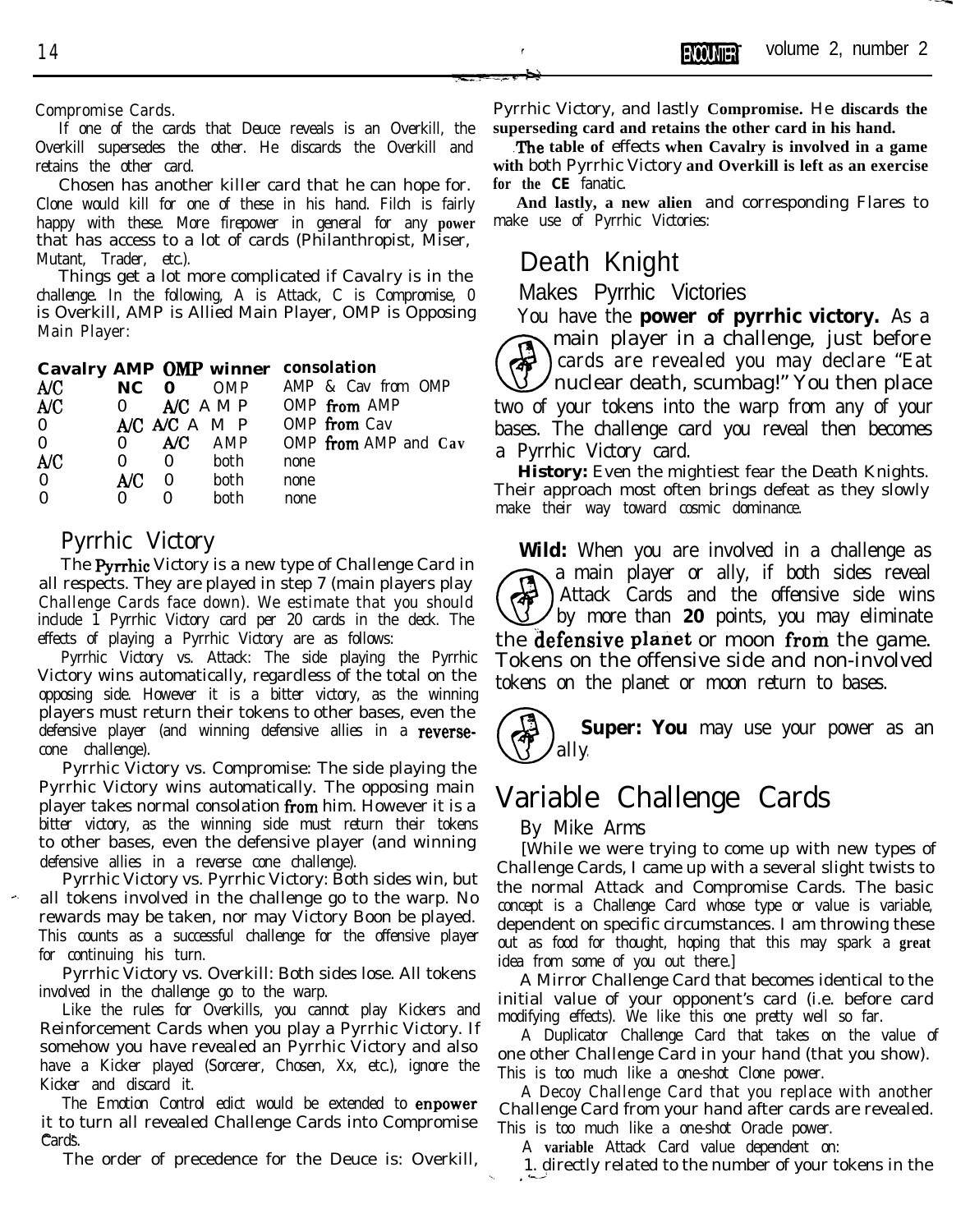challenge (Example: 4 if 0 tokens, 6 if 1 or 2 tokens, 8 if 3 tokens, 12 if 4 or more tokens).

- 2. directly related to the number of tokens on your side (Example: 1 if 0 tokens, 11 if 1 to 5 tokens, 21 if 6 or more tokens).
- 3. directly related to the number of tokens in the challenge (Example: 6 if 4 or less tokens, 10 if 5-8 tokens, 14 if 9 or more tokens).
- 4. inversely (or directly) related to number of foreign bases you have  $(Example: 15, 13, 11, 9, 7$  when  $0, 1$ , 2,3,4+ foreign bases, respectively).
- 5. inversely (or directly) related to number of home bases you have (Example: 20,15,10 when O-1,2-3,4+ home bases, respectively).
- 6. directly related to number of players' positions your opponent is away from you (Example: 8,10,13,17,22 when 1,2,3,4,5+ positions in front of you; if you are attacking the player on your left in a six-player game, the value here would be a 22).
- 7. value if an Edict is discarded with it (before revealing), value if a Flare is discarded (Example: normal value is 10, 14 if Edict discarded, 18 if Edict and Flare discarded).
- 8. higher value if attempting to recapture a home planet or moon base (Example: normal value is 8, 15 if trying to recapture a home base).
- 9. a fairly low (7) card that becomes a Compromise if you would lose. .-xc. '.'
	- 10. like #9,' a fairly low Attack **that** you can replace-with a Compromise from your hand if you wish, after revealing.
	- 11. a ranged card (10.. 15) that you declare the value of when revealed.
	- 12. same as #ll, but you must sacrifice tokens to get upper value.
	- 13. an unmodifiable Attack (no Kicker, equalize, etc.).
	- 14. a high number Attack that, if you win, you get a base but opposing side doesn't lose base or tokens.
	- 15. a fairly low Attack (9) in which only your tokens count in the challenge
	- 16. purpose cards that have one value on offense and another on defense (Example: 7 when offense, 14 when defense).
	- 17. purpose cards that can only be used on offense or defense; treat as if you are out of Challenge Cards if you have no others and are in the opposite side of the card. (Example: 13 usable on defense only).

*Encounter*<sup>™</sup> is the trademark of Mayfair Games Inc. for its magazine about *Cosmic Encounter,* used with permission of Eon Products Inc. Contents are copyright 1992 by Mike Arms. Alien Bazaar copyright Dr. Robert Destro, Nick Sauer, and Mike Arms. Overkills and Pyrrhic Victories copyright by Nick Sauer and Mike Arms. Variable Challenge Cards copyright by Mike Arms. Sudden Death Cards copyright Randy **Zoellner.** All Rights Reserved. The authors of articles printed herein grant rights to allow their material to be printed in *Encounter* magazine and for reasonable personal use.

## Tournament Results

Mayfair's first Cosmic Encounter tournament at Gen Con '91 in Milwaukee in August was a spirited and enjoyable competition completed in just 12 hours. The early rounds of play featured a high annoying quotient, with Sniveler being the most used power. One game even had stereo whining, with the Sniveler and the Insect.

In the final, the players were allowed to list three preferences for their power, with each player getting his choice as long as another player did not select the same one. As it turned out, all five finalists got their first choice of power. Here is a rundown on the finalists, how they reached the final, and the powers they chose:

**IF** Harold **Axelrad, 8885 Research #349, Austin, TX,** 78758. Harold got off to a blazing start, with solo wins in his first three games. He reached the final with a solo win in which he ended up with no home bases. The powers he won with were Amoeba, Chosen, Deuce, and **Empath.** His priorities for the final were 1 Parasite, 2 Sorcerer, and 3 **Insect.** 

\*Robert Dougherty, 165 Post Ave., Hilton, NY, 14468. Robert squeaked through each round until the semifinals. He had no wins, only good finishes, until then, and only scored a shared win in the semis to win a spot in the finals. He got his shared win with the Visionary. Of the finalists, he was the only one to choose a power that he had won with. His priorities for the final were: 1] Fungus, 2] Vampire, and 33 Visionary. 2

• Mark Fraley, PSC Box 51762, Dover AF.B., DE, 19902. Mark had solo wins with the Healer and Macron and solo wins with Chronos and Terrorist. His priorities for the final were: 11 Void, 21 Parasite, and 33 Connoisseur.

\*Chris Page, 337 Edmonton St., London, Ontario, Canada. Chris had solo wins with Trader and Worm on his way to the final. His priorities were: 1] Will, 2] Pentaform, and 33 **Macron**.

• Al Revesz., 435 English #2, London, Ontario, Canada. Al had solo victories with Amoeba, Visionary, and Wrack. He had a shared win with Visionary. His choices for the final were: 1] Insect, 21 Terrorist, and 3] Philanthropist.

**Harold** took an early lead in the final when he quickly got his third outer base. The other players took notice, however, and stripped him of his Alien Power. Al was the first player with his fourth outer base, thanks to some very close challenges. In fact, Al won two consecutive tie challenges.

The later stages of the game featured excellent play by all players, and more than a few surprises. During one challenge, Harold zapped the Fungus, only to be Un Zapped. The second Cosmic Zap card fairly flew out of Harold's hand, to everyone else's surprise.

The Fungus player, Robert Dougherty, had the last laugh, however. He was the ultimate winner even though he had not a single solo win on his way to the final.